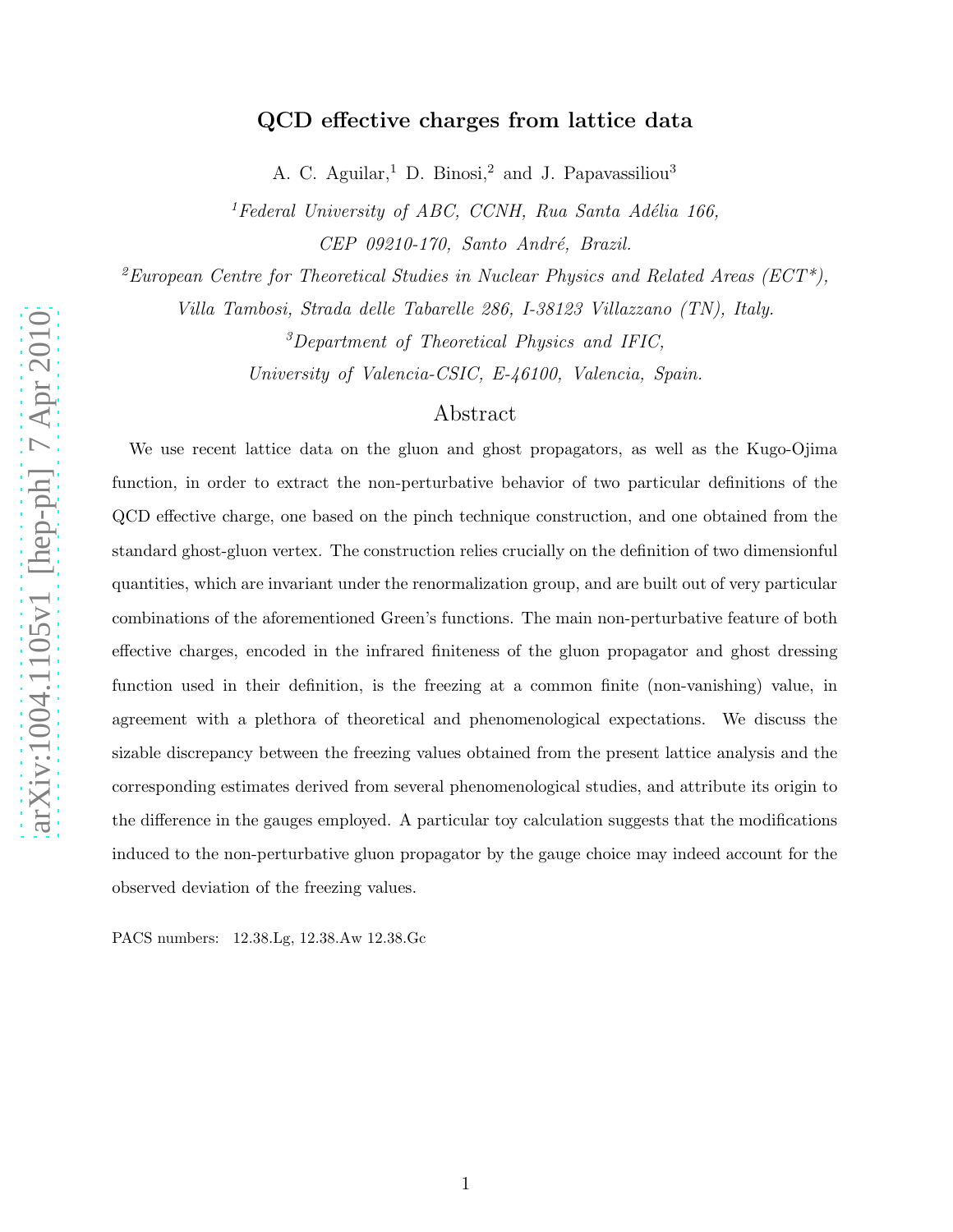### I. INTRODUCTION

In recent years, a large number of independent lattice simulations have furnished highly non-trivial information on the infrared (IR) behavior of two fundamental ingredients of pure Yang-Mills theories, namely the (quenched) gluon and ghost propagators, for both  $SU(2)$ and  $SU(3)$  [\[1](#page-20-0)[–5\]](#page-20-1). In particular, these simulations have firmly established that (in the Landau gauge) the QCD gluon propagator and the ghost dressing function are IR finite and nonvanishing. Given that the entire issue is under intense scrutiny, it is natural to explore some of the most salient theoretical and phenomenological implications of these lattice results. The purpose of the present work is to use the available lattice data to extract the running of the QCD effective charge for a wide range of physical momenta, and, in particular, its behavior and value in the deep IR. This quantity lies at the interface between perturbative and non-perturbative effects in QCD, providing a continuous interpolation between two physically distinct regimes: the deep ultraviolet (UV), where perturbation theory is reliable, and the deep IR, where non-perturbative techniques must be employed.

The generalization of the concept of the renormalization group (RG) invariant and process independent effective charge from QED to QCD is far from obvious, and has been discussed extensively in the literature. In this article we will consider two of the most standard definitions of the QCD effective charge. The first charge, to be denoted by  $\alpha(q^2)$ , constitutes the most direct non-Abelian generalization of the QED effective charge. This charge is obtained within the framework of the pinch technique (PT)  $[6-8]$ , and its generalization, known as generalized PT (GPT), introduced in [\[9\]](#page-20-4). Of particular importance in this construction is the profound correspondence [\[10](#page-20-5), [11\]](#page-20-6) that exists between the PT (GPT) and the background-field method (BFM) [\[12](#page-20-7)]. The second charge, to be denoted by  $\alpha_{gh}(q^2)$ , involves the ghost and gluon self-energies, in the Landau gauge, and in the kinematic configuration where the well-known Taylor non-renormalization theorem [\[13,](#page-20-8) [14\]](#page-20-9) becomes applicable [\[15\]](#page-20-10).

Both effective charges mentioned above display a strong dependence on the detailed characteristics of some of the most fundamental Green's functions of QCD. Specifically, in the case of  $\alpha_{gh}(q^2)$  the required ingredients are the conventional gluon propagator,  $\Delta(q^2)$ , (that of the  $R_{\xi}$  gauges) and the ghost dressing function,  $F(q^2)$ ; both quantities are simulated on the lattice, and we will use them as inputs for obtaining  $\alpha_{gh}(q^2)$ . For  $\alpha(q^2)$  the situation is slightly more involved. The fundamental ingredient one needs for obtaining  $\alpha(q^2)$  is the gluon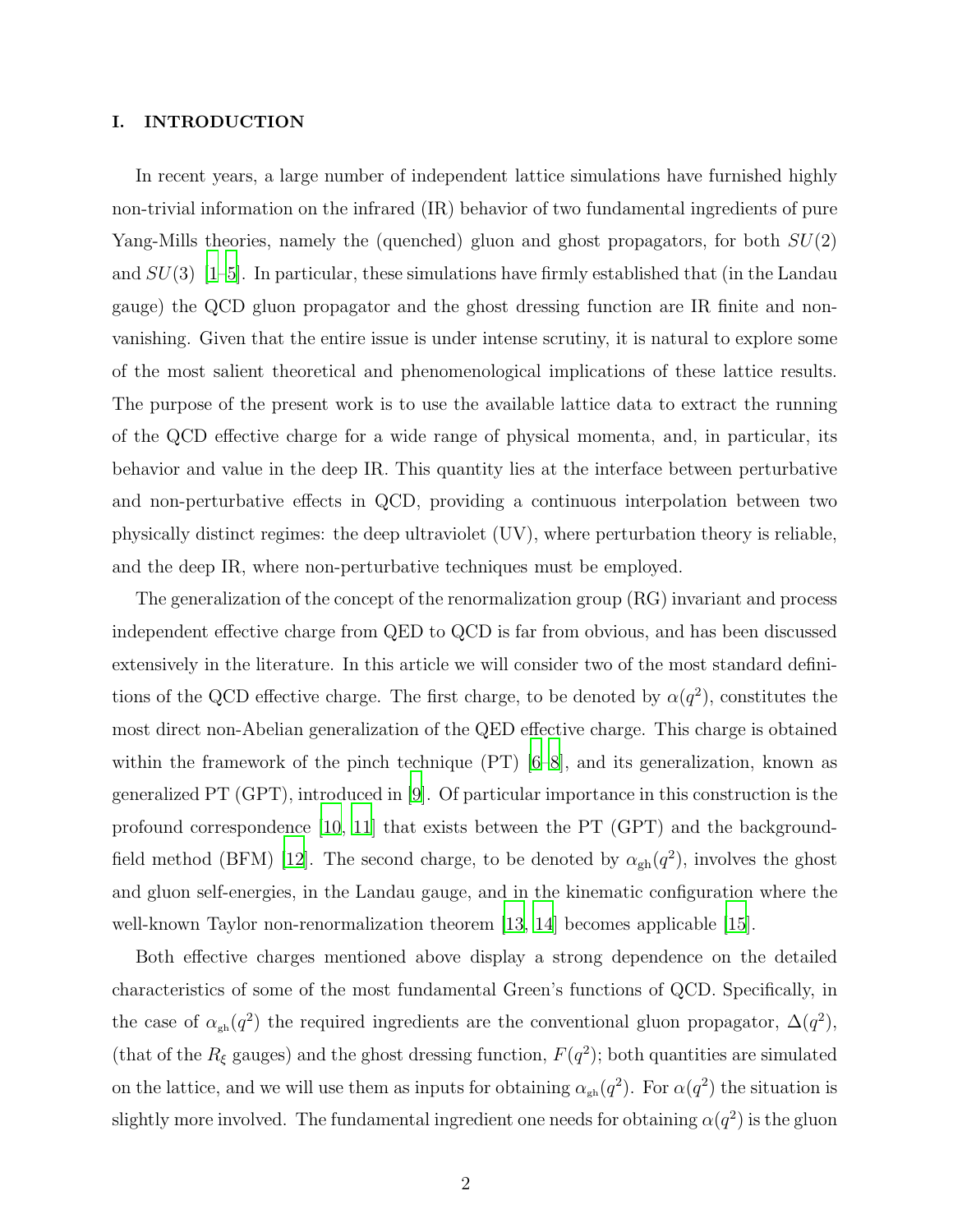propagator of the PT-BFM, denoted by  $\hat{\Delta}(q^2)$ , which, unfortunately, has not been simulated on the lattice yet. The way one establishes the required connection between the conventional gluon propagator (simulated on the lattice) and the PT-BFM propagator entering into the definition of  $\alpha(q^2)$  is by resorting to two powerful non-perturbative identities. First, a formal relation known as "background-quantum" identity [\[16,](#page-20-11) [17\]](#page-20-12), given in Eq. [\(2.10\)](#page-5-0), relates the two gluon propagators by means of a special function,  $G(q^2)$ , which plays a central role in the new Schwinger-Dyson equations (SDE) derived within the PT framework [\[18\]](#page-20-13). In fact, interestingly enough, in the Landau gauge only,  $G(q^2)$  coincides with the well-known Kugo-Ojima function [\[19](#page-21-0)]. The second identity, given in Eq. [\(2.15\)](#page-6-0), allows one to obtain  $G(q^2)$  from  $F(q^2)$ , to a very good approximation, given that the function that controls their difference,  $L(q^2)$ , is numerically rather small, and vanishes exactly at  $q^2 = 0$ . Therefore, even though the theoretical origin of these two effective charges is vastly different [e.g.,  $\alpha(q^2)$ ] originates from a propagator, while  $\alpha_{gh}(q^2)$  from a vertex, they are very close in the entire range of physical momenta, and exactly coincide in the deep IR [\[20](#page-21-1)].

A large number of theoretical and phenomenological studies, based on a-priori very distinct approaches [\[7](#page-20-14), [21](#page-21-2)[–32\]](#page-21-3) support the notion of the "freezing" of the QCD running coupling in the deep IR. In fact, when the QCD charge is constant (non-vanishing!) in the IR, and the quark masses are ignored, QCD becomes conformally invariant. Therefore, as has been emphasized amply in the recent literature [\[33\]](#page-21-4), the IR finiteness of the QCD effective charge constitutes a crucial requirement for the applicability of the powerful AdS/CFT correspondence [\[34\]](#page-21-5).

As has been argued in numerous works, the IR finiteness of the effective charge and that of the gluon propagator are inextricably connected: they can be both traced back to the same phenomenon, namely the non-perturbative generation of a dynamical gluon mass, through the implementation of the Schwinger mechanism at the level of the SDE governing the gluon propagator [\[35](#page-21-6)]. Within the PT-BFM framework, the SDE solutions for the gluon selfenergy, denoted by  $\hat{\Delta}(q^2)$ , are used to form the RG-invariant combination  $d(q^2) = g^2 \hat{\Delta}(q^2)$ which, in turn, may be cast in the form  $\hat{d}^{-1}(q^2) = [q^2 + m^2(q^2)]\{b\ln(\frac{q^2+4m^2(q^2)}{\Lambda^2})\}$ , where b is the first coefficient of the QCD  $\beta$  function, and  $\Lambda$  the QCD mass scale of a few hundred MeV. The non-perturbative generalization of  $\alpha(q^2)$ , the QCD effective charge, is contained in the curly brackets; evidently, the  $m^2(q^2)$  in the argument of the logarithm tames the Landau pole, and  $\alpha(q^2)$  freezes at a finite value in the IR, namely  $\alpha^{-1}(0) = b \ln(4m^2(0)/\Lambda^2)$ .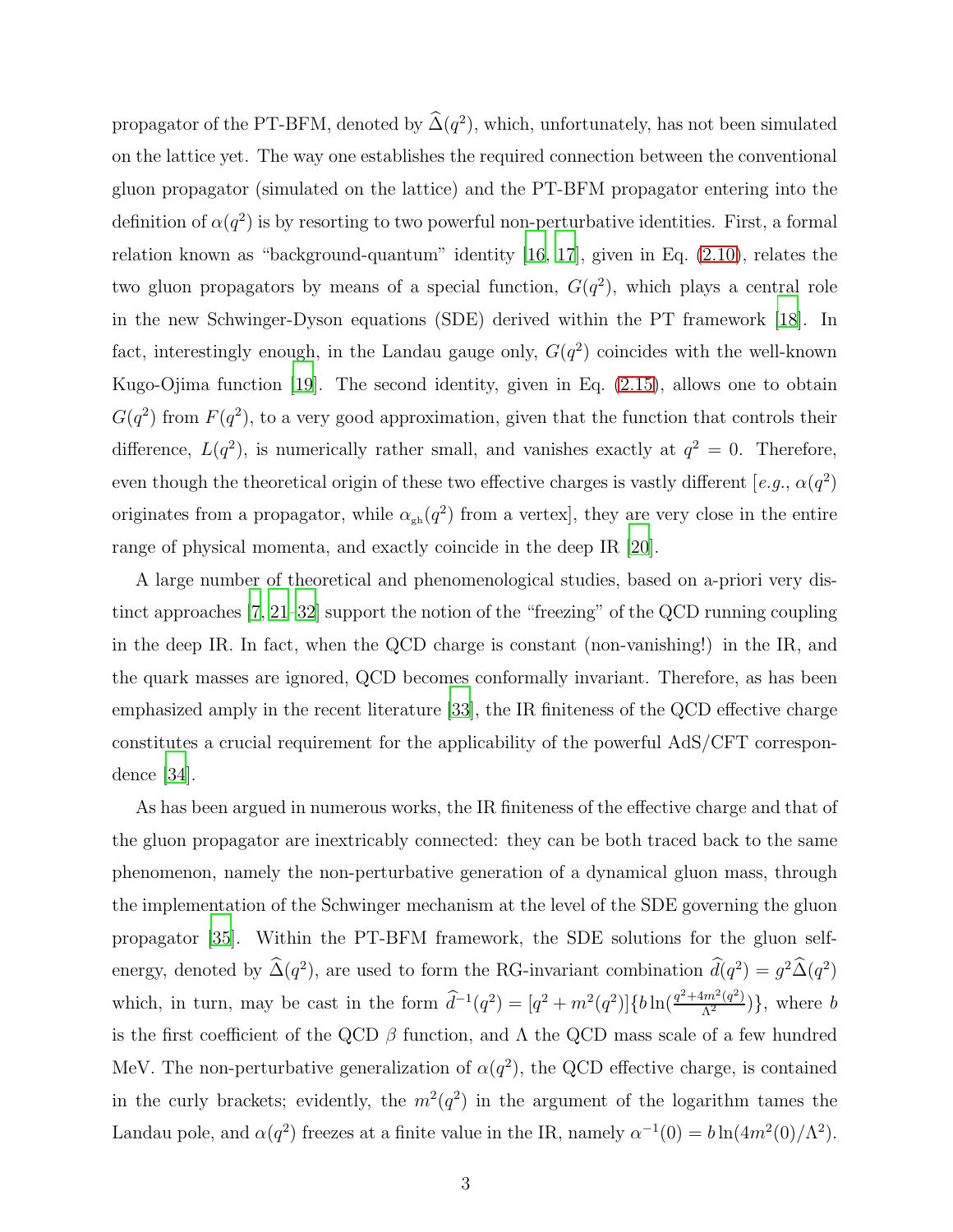The IR finiteness of the effective charge obtained from the lattice data becomes manifest in the following way. First, one uses the available data for the gluon, the ghost, and the Kugo-Ojima function, to construct the lattice version of the corresponding dimensionful (mass dimension -2 ) RG-invariant quantity, denoted by  $d(q^2)$  in the case of  $\alpha(q^2)$  (as above), and  $\hat{r}(q^2)$  in the case of  $\alpha_{gh}(q^2)$  [see Eq. [\(2.13\)](#page-6-1) and Eq. [\(2.3\)](#page-4-0), respectively]. The next step is to extract from  $d(q^2)$  and  $\hat{r}(q^2)$  a *dimensionless* quantity, which will correspond to the associated effective charge. Both RG-invariant quantities have the the gluon propagator,  $\Delta(q^2)$ , as a common ingredient. Given that  $\Delta(q^2)$  is effectively massive in the IR, one should follow the standard procedure used for massive gauge bosons, such as the W and the Z, namely factor out a massive "tree-level" propagator of the form  $[q^2 + m^2(q^2)]^{-1}$ . The procedure outlined above guarantees the freezing of the resulting coupling at a finite (non-vanishing) value. If, instead, a  $q^{-2}$  is factored out of the IR finite gluon propagator, one obtains (trivially) an effective charge that vanishes in the IR as  $q^2$ .

The article is organized as follows. In Section II we briefly review the definitions of the two effective charges under study, and recall the fundamental identities, Eq. [\(2.10\)](#page-5-0) and Eq. [\(2.15\)](#page-6-0), which relate their ingredients. Section III contains the main results of this work. In particular, after reviewing some of the most important lattice results on the (Landau gauge) gluon and ghost propagators, we construct the QCD effective charges and determine their freezing value in the deep IR. In section IV we discuss the sizable discrepancy between the freezing values obtained in the previous section and those favored by a variety of phenomenological studies. We argue that the main reason for the observed discrepancy is the difference in the gauge used: while the  $\alpha(0)$  extracted from the lattice corresponds to the BFM Landau gauge, the phenomenological constraints are almost exclusively obtained in the BFM Feynman gauge. We will then derive an approximate formula that relates the two, suggesting that the discrepancy may be indeed accounted for by difference in gauge choices. Finally, in Section V we will discuss our results and present our conclusions.

## II. THE TWO EFFECTIVE CHARGES: DEFINITIONS AND BASIC CONCEPTS

Before introducing the definitions of the effective charges and some of the important concepts related to them, we establish the necessary notation. The gluon and ghost propagator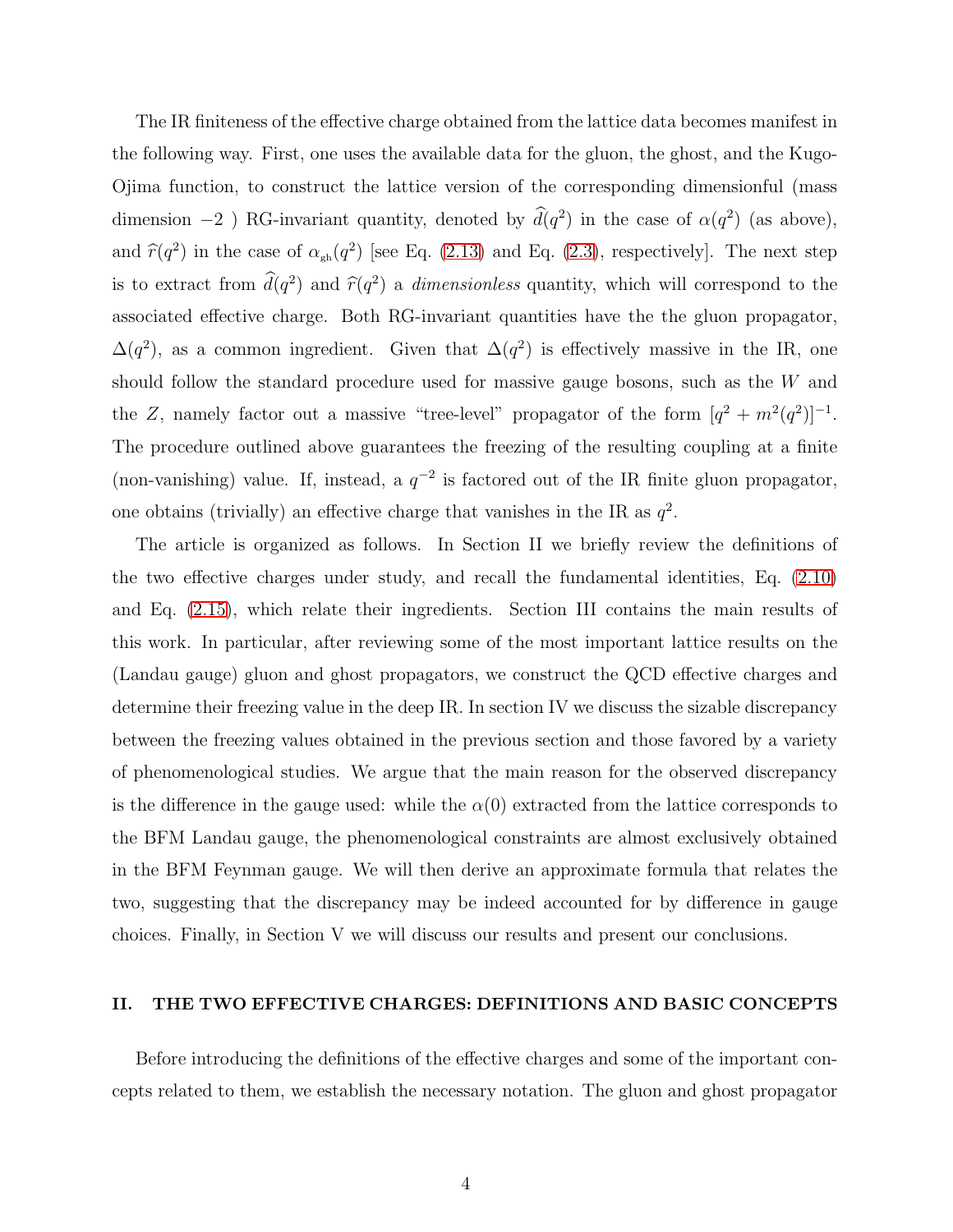will be defined as

$$
\Delta_{\mu\nu}(q) = -i \left[ P_{\mu\nu}(q) \Delta(q^2) + \xi \frac{q_{\mu}q_{\nu}}{q^4} \right], \qquad (2.1)
$$

$$
D(q^2) = \frac{iF(q^2)}{q^2},\tag{2.2}
$$

where  $\xi$  denotes the gauge-fixing parameter, and  $P_{\mu\nu}(q) = g_{\mu\nu} - q_{\mu}q_{\nu}/q^2$  is the usual transverse projector. One has  $\Delta^{-1}(q^2) = q^2 + i\Pi(q^2)$ , with  $\Pi_{\mu\nu}(q) = P_{\mu\nu}(q)\Pi(q^2)$  the gluon self-energy; finally  $F(q^2)$  is the so called ghost dressing function.

A reasonable definition of the QCD effective charge may be obtained from the ghost-gluon vertex in the Landau gauge [\[15,](#page-20-10) [23](#page-21-7)]. Exploiting the fact that, in this gauge, the ghost-gluon vertex does not get renormalized, one can construct the RG-invariant product

<span id="page-4-0"></span>
$$
\widehat{r}(q^2) = g^2(\mu^2)\Delta(q^2)F^2(q^2). \tag{2.3}
$$

From this quantity one defines the effective charge as

<span id="page-4-1"></span>
$$
\alpha_{\rm gh}(q^2) = [q^2 + m^2(q^2)]\hat{r}(q^2), \qquad (2.4)
$$

where  $\alpha(\mu^2) = g^2(\mu^2)/4\pi$ . Since  $\Delta(q^2)$  and  $F(q^2)$  corresponds exactly to the quantities measured directly on the lattice, this definition constitutes the most direct way of extracting the non-perturbative QCD charge from the lattice. It should be noted, however, that away from the Landau gauge additional information on the form-factor of the ghost-gluon vertex must be supplemented, in order to define the RG-invariant quantity analogous to the  $\hat{r}(q^2)$ of [\(2.3\)](#page-4-0). This necessity, even though is not a limitation of principle, brings about several ambiguities; for example, the aforementioned vertex form-factor depends on two physical momenta, and a particular choice of the scale must be implemented, in order for the effective charge to be a function of a single momentum scale. In other words, one cannot obtain a universal definition of the charge, *i.e.*, one that does not depend on the specific kinematic details of the vertex employed.

A universal (process-independent) definition of an effective charge for every gauge may be obtained from the gluon self-energy in the (covariant) BFM. As is well-known, this quantity, to be denoted by  $\tilde{\Pi}^{(\xi_{\mathbf{Q}})}(q)$ , captures the running of the QCD coupling for *every* value of the (quantum) gauge-fixing parameter,  $\xi_{Q}$ . In particular, at one loop, we have

$$
i\tilde{\Pi}^{(\xi_{\mathbf{Q}})}(q) = q^2 g^2 [b \ln(-q^2/\mu^2) + C_{\xi_{\mathbf{Q}}}], \qquad (2.5)
$$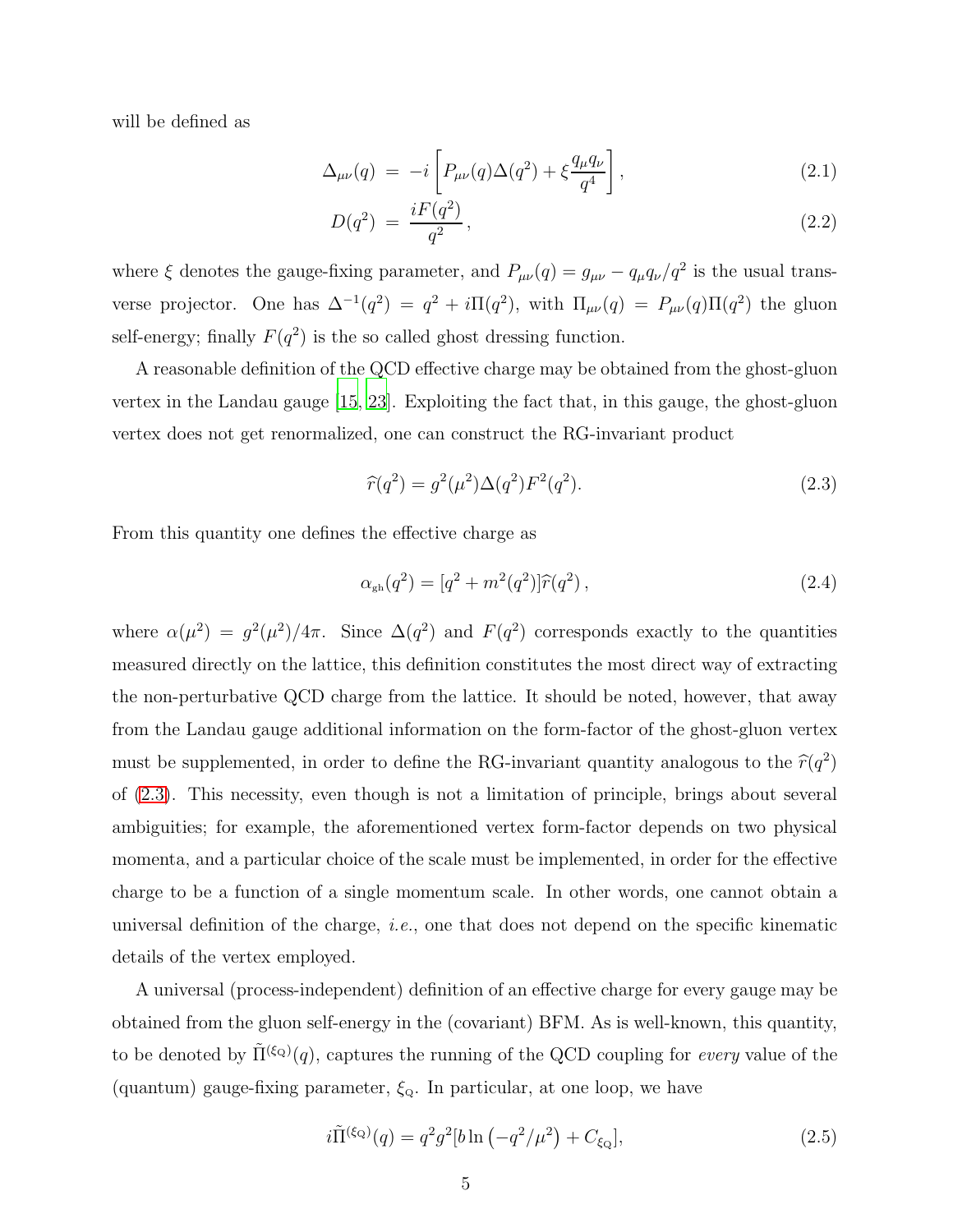where  $b = 11C_A/48\pi^2$  is the first coefficient of the QCD  $\beta$  function  $(\beta = -bg^3)$  in the absence of quarks,  $C_A$  is the Casimir eigenvalue of the adjoint representation ( $C_A = N$  for  $SU(N)$ , and the gauge-dependent constant  $C_{\xi_{\mathbf{Q}}}$  is given by (third item in [\[10\]](#page-20-5))

<span id="page-5-4"></span>
$$
C_{\xi_{\mathbf{Q}}} = \frac{C_{\mathbf{A}}}{16\pi^2} \left[ \frac{(1 - \xi_{\mathbf{Q}})(7 + \xi_{\mathbf{Q}})}{4} - \frac{67}{9} \right].
$$
 (2.6)

Note that the value  $\xi_{\text{Q}} = 1$ , *i.e.*, the Feynman gauge of the BFM, is very special, because it reproduces the (gauge-independent) PT gluon self-energy; in this privileged gauge all unphysical longitudinal terms appearing inside an ostensibly gauge-independent quantity (physical on-shell amplitude, Wilson-loop, etc) have been discarded.

For asymptotically large momenta one may neglect the constant  $C_{\xi_Q}$  next to the leading logarithm, and write, in any gauge, (Euclidean momenta)

$$
\widehat{\Delta}(q^2) = \frac{1}{q^2[1 + bg^2 \ln(q^2/\mu^2)]}.
$$
\n(2.7)

It is then easy to establish (*e.g.*, by resorting to the QED-like identity  $Z_{\hat{A}}^{-1/2} = Z_g$ , valid in the BFM to all orders and for every  $\xi_{\text{Q}}$  [\[12\]](#page-20-7)) that the product

<span id="page-5-1"></span>
$$
\widehat{d}(q^2) = g^2(\mu^2)\widehat{\Delta}(q^2),\tag{2.8}
$$

is invariant under the renormalization group, i.e., it is an RG-invariant quantity, just as the  $\widehat{r}(q^2)$  in [\(2.3\)](#page-4-0). From  $\widehat{d}(q^2)$  one may extract the QCD effective charge exactly as in [\(2.4\)](#page-4-1), namely

<span id="page-5-3"></span>
$$
\alpha(q^2) = [q^2 + m^2(q^2)]\hat{d}(q^2).
$$
\n(2.9)

In order to make contact between  $\widehat{\Delta}(q^2)$  appearing in the definition of the RG-invariant product  $d(q^2)$  and the conventional propagator  $\Delta(q^2)$  simulated on the lattice (in the Landau gauge), we employ a formal all-order identity, which relates them as follows [\[16,](#page-20-11) [17\]](#page-20-12)

<span id="page-5-0"></span>
$$
\Delta(q^2) = [1 + G(q^2)]^2 \widehat{\Delta}(q^2).
$$
 (2.10)

In the above formula the two gauge fixing constants,  $\xi$  and  $\xi_{\rm Q}$ , associated with  $\Delta(q^2)$  and  $\widehat{\Delta}(q^2)$ , respectively, must be equal (but otherwise arbitrary); in particular, in the Landau gauge,  $\xi = \xi_{\text{Q}} = 0$ .

The function  $G(q^2)$  appearing in [\(2.10\)](#page-5-0) is the  $g_{\mu\nu}$  component of a particular two-point function, denoted by  $\Lambda_{\mu\nu}(q)$ , defined as

<span id="page-5-2"></span>
$$
\Lambda_{\mu\nu}(q) = -ig^2 C_A \int_k H_{\mu\rho}^{(0)} D(k+q) \Delta^{\rho\sigma}(k) H_{\sigma\nu}(k,q) \n= g_{\mu\nu} G(q^2) + \frac{q_\mu q_\nu}{q^2} L(q^2),
$$
\n(2.11)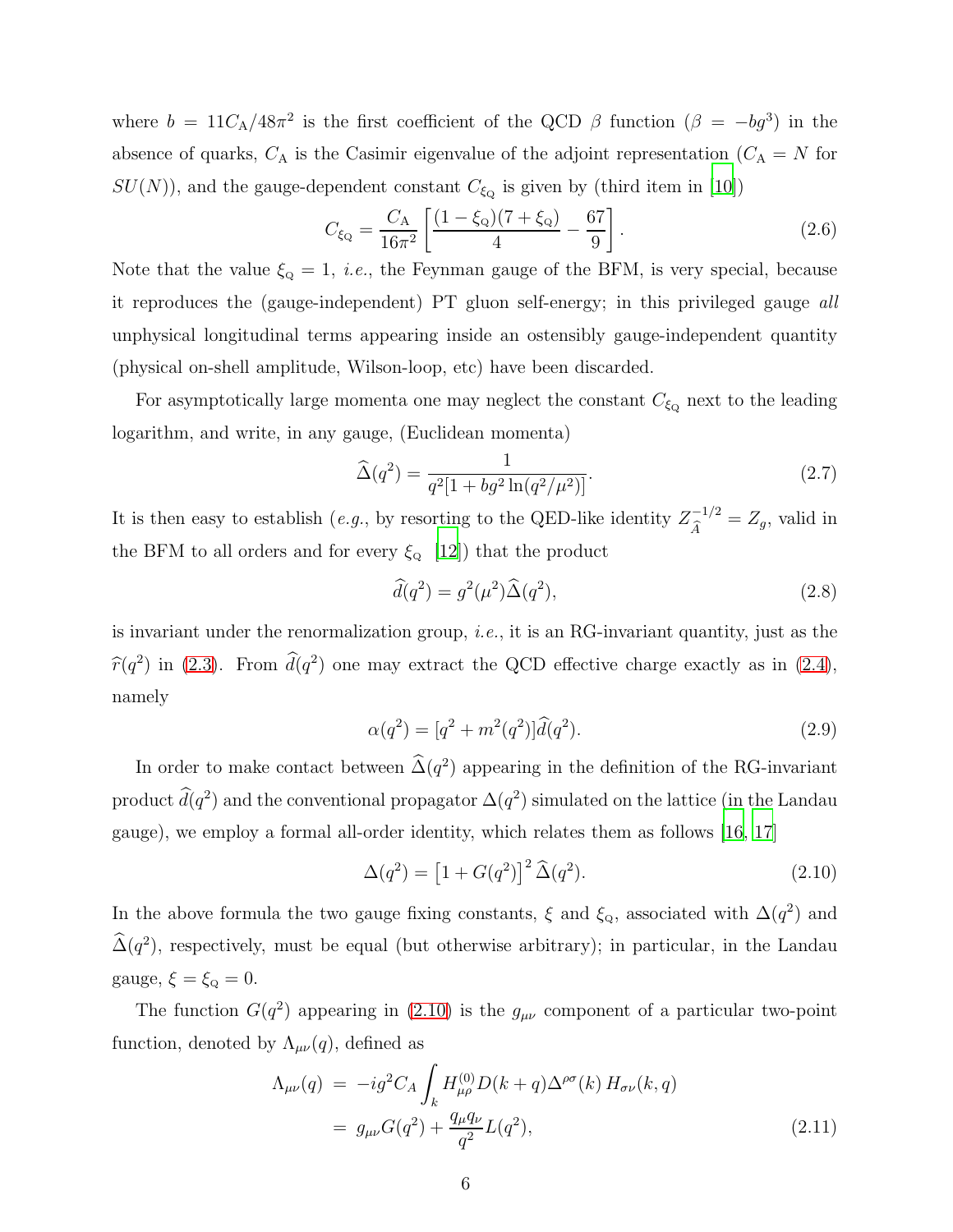where  $\int_k \equiv \mu^{\epsilon} (2\pi)^{-d} \int d^d k$ , with  $d = 4 - \epsilon$  the space-time dimension. The function  $H_{\sigma\nu}(k, q)$ appears in the all-order Slavnov-Taylor identity satisfied by the three gluon vertex [\[36](#page-21-8)], and is related to the ghost-gluon vertex  $\Gamma_{\mu}(k,q)$  through the identity

<span id="page-6-4"></span>
$$
q^{\nu}H_{\mu\nu}(k,q) = -i\Gamma_{\mu}(k,q). \qquad (2.12)
$$

At tree level,  $H_{\mu\nu}^{(0)} = ig_{\mu\nu}$  and  $\Gamma_{\mu}^{(0)}(k,q) = \Gamma_{\mu}(k,q) = -q_{\mu}$ . Note that both  $G(q^2)$  and  $L(q^2)$ depend explicitly on the value of the gauge-fixing parameter  $\xi$ .

Since the origin of the identity in [\(2.10\)](#page-5-0) is the BRST symmetry of the theory, it does not get deformed by the renormalization procedure. Thus, one can write [\(2.8\)](#page-5-1) in terms of  $\Delta(q^2)$ and  $G(q^2)$  as follows

<span id="page-6-1"></span>
$$
\widehat{d}(q^2) = \frac{g^2(\mu^2)\Delta(q^2)}{\left[1 + G(q^2)\right]^2}.
$$
\n(2.13)

It turns out [\[37](#page-21-9)[–39\]](#page-21-10) that the function  $G(q^2)$ , coincides (in the Landau gauge only) with the well-known Kugo-Ojima function [\[19](#page-21-0)],  $u(q^2)$  defined as

<span id="page-6-2"></span>
$$
\int d^4x \ e^{-iq \cdot (x-y)} \langle T\big[ \left(\mathcal{D}_\mu c\right)^m_x \left(\mathcal{D}_\mu \bar{c}\right)^n_y \big] \rangle = -\frac{q_\mu q_\nu}{q^2} \delta^{mn} + P_{\mu\nu}(q) \delta^{mn} u(q^2), \tag{2.14}
$$

where  $(\mathcal{D}^{\mu}\Phi)^{m} = \partial^{\mu}\Phi^{m} + gf^{mnr}A_{\mu}^{n}\Phi^{r}$  is the usual QCD covariant derivative. The Kugo-Ojima function has been simulated on the lattice by means of Monte-Carlo averages of the operator time-ordered product appearing on the left-hand side of the defining equa-tion [\(2.14\)](#page-6-2) [\[40\]](#page-21-11). Given that  $G(q^2) = u(q^2)$ , the lattice information on  $u(q^2)$  may be used, in principle, into [\(2.13\)](#page-6-1), together with the lattice results for the Landau gauge  $\Delta(q^2)$ .

In addition,  $G(q^2)$  is related to the ghost dressing function  $F(q^2)$  and the form-factor  $L(q^2)$  of  $(2.11)$  through the BRST identity

<span id="page-6-0"></span>
$$
F^{-1}(q^2) = 1 + G(q^2) + L(q^2). \tag{2.15}
$$

This identity, in conjunction with the corresponding dynamical equations [\[20\]](#page-21-1) given in Eq. [\(3.5\)](#page-10-0), allows the indirect determination of  $G(q^2)$  and  $L(q^2)$  from the lattice data on the ghost dressing  $F(q^2)$  [\[41\]](#page-21-12). Thus, provided that one carries out the renormalization procedure in a way that manifestly preserves [\(2.15\)](#page-6-0), the two effective charges are related through the equation [\[20](#page-21-1)]

<span id="page-6-3"></span>
$$
\alpha_{\rm gh}(q^2) = \left[1 + \frac{L(q^2)}{1 + G(q^2)}\right]^{-2} \alpha(q^2). \tag{2.16}
$$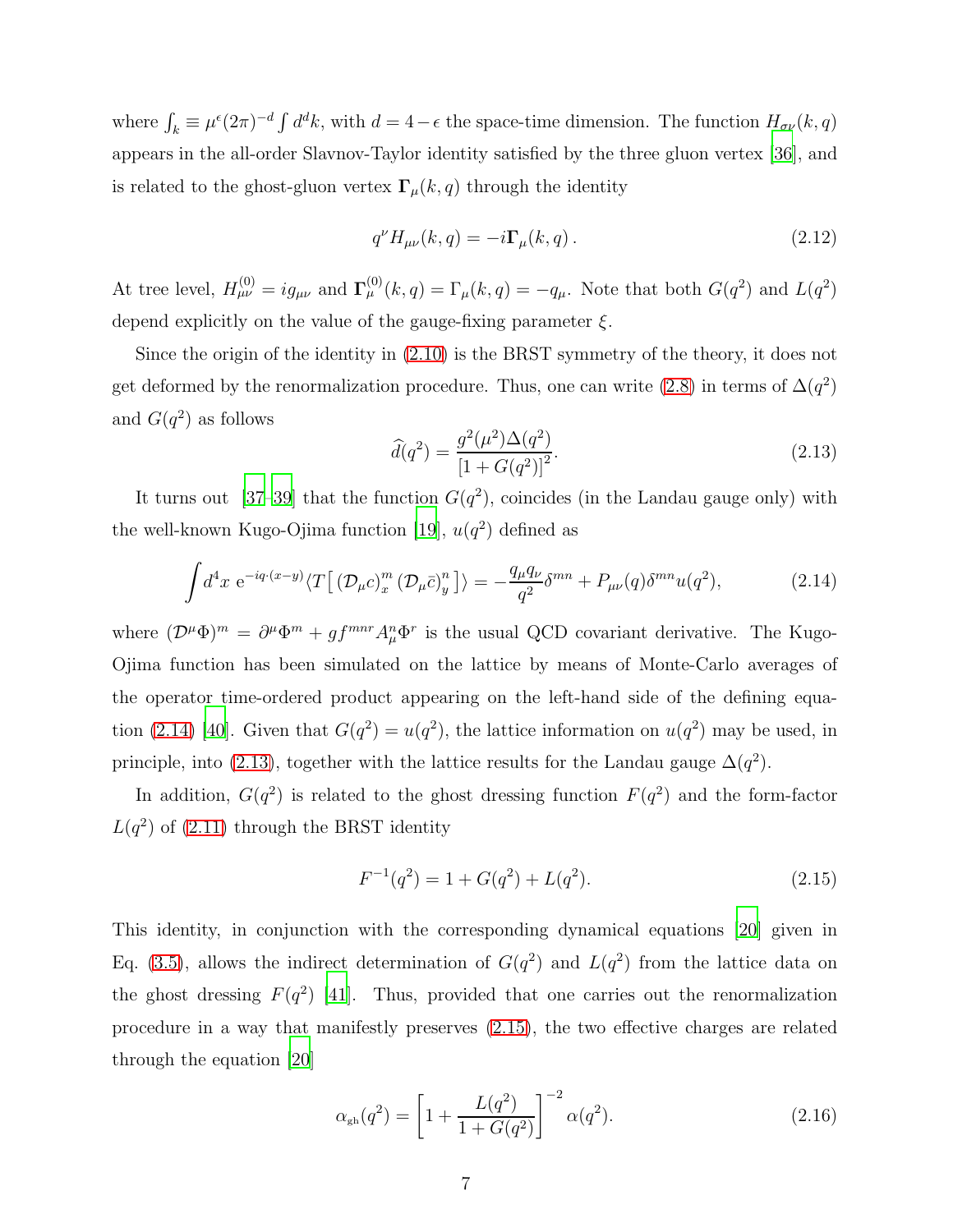An important corollary of the dynamical equations of Eq.  $(3.5)$  is that  $L(0) = 0$ . In addition, under very general conditions,  $G(0) \in (-1,0)$ . Therefore, from  $(2.16)$  one concludes that [\[20\]](#page-21-1)

$$
\alpha_{\rm gh}(0) = \alpha(0). \tag{2.17}
$$

Since, finally,  $\alpha_{gh}(q^2)$  and  $\alpha(q^2)$  coincide in the deep UV, where they both reproduce the correct perturbative behavior, the two charges can only differ appreciably in the intermediate region of momenta; however, since  $L(q^2)$  is numerically suppressed [\[20](#page-21-1)], this difference is rather small.

## III. EFFECTIVE CHARGES FROM LATTICE

This section contains the main results of this article, and is composed of several subsections. After presenting a collection of lattice data, which firmly establish the IR finiteness of the conventional gluon propagator  $\Delta(q^2)$  (in the Landau gauge) and the ghost-dressing function, we embark on the actual extraction of the effective charges from the lattice data, using the definitions and results of the previous section. The final results of all the analysis, carried out throughout this section, are shown on the right panel of Fig. [7;](#page-15-0) evidently, in the deep IR, both charges,  $\alpha_{gh}(q^2)$  and  $\alpha(q^2)$ , saturate at the same finite value, as predicted on general principles.

#### A. Lattice results for the gluon propagator

In this subsection we present some of the most relevant lattice results on the (Landau gauge) gluon propagator, given that it constitutes a central common ingredient of both effective charges. Even though in our analysis we will use only one set of lattice data (that of [\[3\]](#page-20-15)), it is important to establish that various groups coincide on the qualitative behavior for the Green's functions in question. In Fig. [1](#page-8-0) we show the results for the gluon propagator obtained by three independent lattice groups [\[1](#page-20-0), [3](#page-20-15), [5\]](#page-20-1). Although, for each group, the lattice spacing and the gauge group employed are different, all results have as a common feature the appearance of a plateau in the deep IR region, namely one of the most salient and distinctive predictions of the the gluon mass generation mechanism. In fact, the three set of data can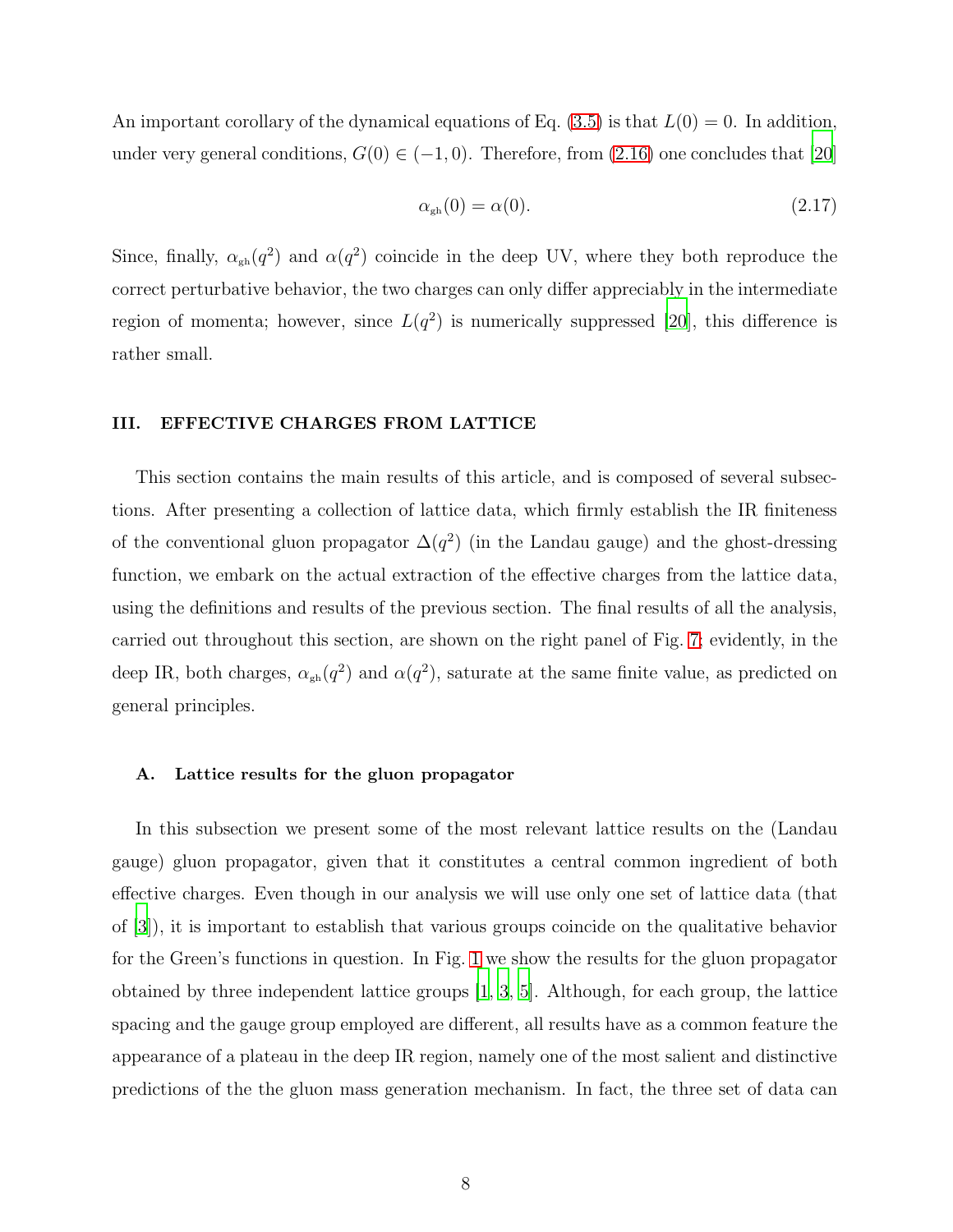

<span id="page-8-0"></span>FIG. 1: The lattice data for the gluon propagator obtained by three independent groups [\[1](#page-20-0), [3,](#page-20-15) [5](#page-20-1)] fitted by Eq. [\(3.1\)](#page-8-1). Upper left panel: Lattice data from Ref. [\[3](#page-20-15)] renormalized at  $\mu = 3.0 \text{ GeV}$ . Upper right panel: Lattice result, renormalized at  $\mu = 3.0 \text{ GeV}$ , obtained in Ref. [\[5\]](#page-20-1). Bottom panel: The  $SU(2)$  gluon propagator obtained in Ref. [\[1](#page-20-0)].

be accurately fitted in terms of a massive gluon propagator of the type

<span id="page-8-1"></span>
$$
\Delta^{-1}(q^2) = m^2 + q^2 \left[ 1 + \frac{13C_A g_f^2}{96\pi^2} \ln\left(\frac{q^2 + \rho m^2}{\mu^2}\right) \right],
$$
\n(3.1)

where  $m^2$ ,  $g_f^2$ , and  $\rho$  are treated as free fitting parameters. For the  $SU(3)$  lattice simulations,  $\mu$  will be chosen to coincide with the renormalization point, while for the  $SU(2)$  case we will treat it as an adjustable parameter.

Specifically, for the data presented on the upper left panel [\[3\]](#page-20-15), we find that  $m^2 = 0.16 \,\text{GeV}^2$ ,  $g_f^2 = 8.79$ ,  $\rho = 4$ , and  $\mu = 3 \,\text{GeV}$ . For the upper right panel, we use  $m^2 = 0.11 \,\text{GeV}2, g_f^2 = 9.77, \rho = 9.6, \text{ and } \mu = 3 \,\text{GeV}$ ; while the  $SU(2)$  lattice data of Ref. [\[1\]](#page-20-0) can be accurately adjusted using  $m^2 = 0.27 \,\text{GeV}^2$ ,  $g_f^2 = 27.68$ ,  $\rho = 4$ , and  $\mu = 1.92 \,\text{GeV}$ .

The parameter  $m$  acts as a physical mass scale, whose function is to regulate the perturbative RG logarithm; so, instead of diverging at the Landau pole, the logarithm saturates at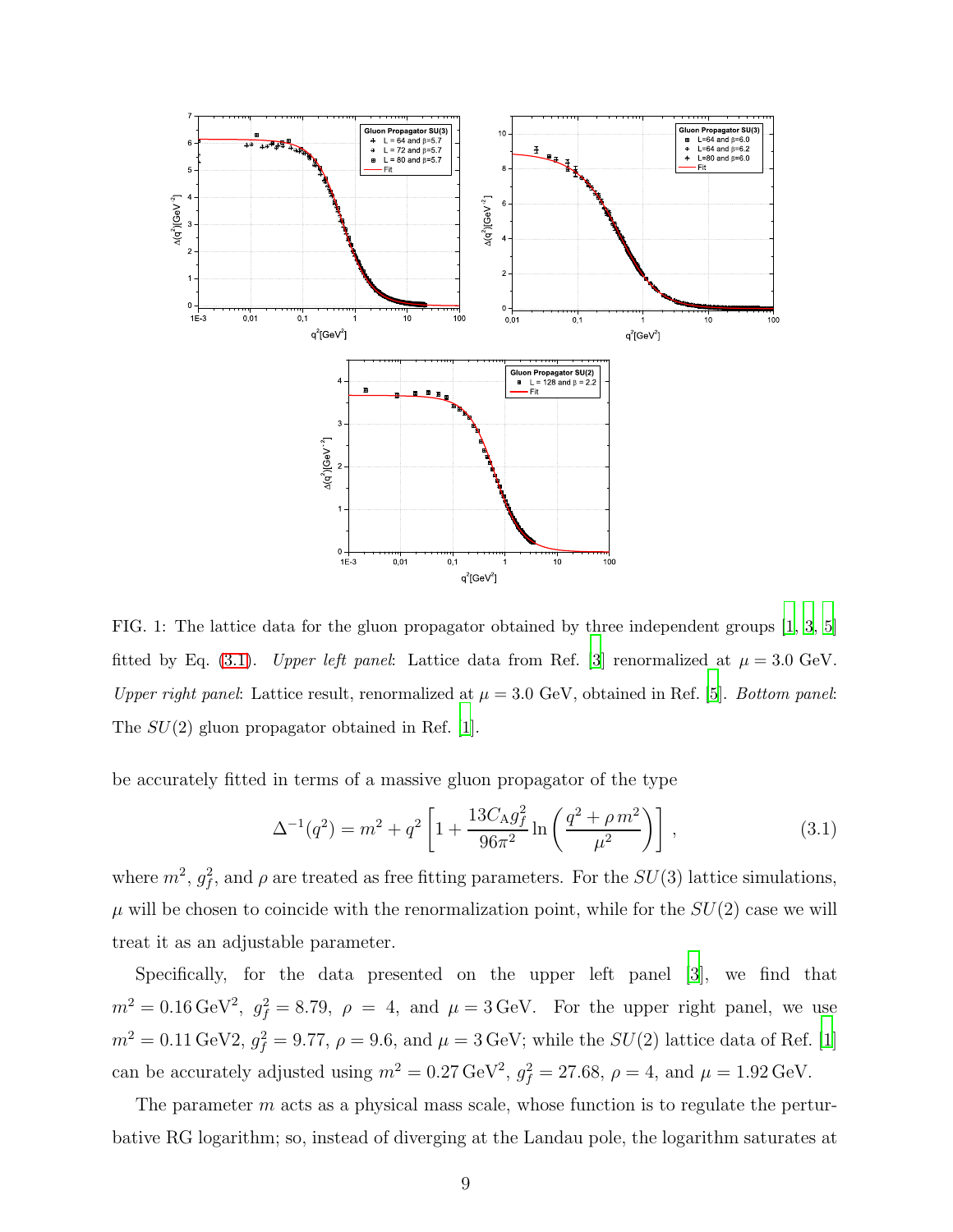a finite value. Clearly, for large values of  $q^2$ , we recover the one-loop expression of the gluon propagator in the Landau gauge. Note also that for the purposes of this fit we have treated  $m$  as if it were a hard mass, even though an important theoretical feature of the dynamically generated mass is that it should be function of the momentum, vanishing in the deep UV in a way consistent with the operator-product expansion, displaying either logarithmic or a power-law running  $[42]$  [viz. Eq.[\(3.6\)](#page-14-0)].

Even though it is evident from Fig. [1](#page-8-0) that the various lattice groups appear to be in qualitative agreement with each other, for the actual extraction the effective charges we will rely on the data of Ref. [\[3\]](#page-20-15), given that this latter group uses  $SU(3)$  simulations, and has available data also on the ghost propagator.

#### B. The remaining lattice ingredients: numerical fits and  $\mu$ -dependence

As mentioned earlier, the different definitions of the QCD effective charges involve three fundamental Green's functions: the gluon propagator  $\Delta(q^2)$ , the ghost dressing function  $F(q^2)$ , and the auxiliary function  $G(q^2)$ . In order to verify explicitly the expected  $\mu$ independence of  $\hat{r}(q^2)$  and  $\hat{d}(q^2)$ , we need to have at our disposal lattice data for  $\Delta(q^2)$ ,  $F(q^2)$ , and  $G(q^2)$  at different renormalization points. To that end, we will exploit the property of multiplicative renormalizability, which allows one to connect a set of points renormalized at  $\mu$  with the corresponding set renormalized at  $\nu$ , through the relations

<span id="page-9-0"></span>
$$
\Delta(q^2, \mu^2) = \frac{\Delta(q^2, \nu^2)}{\mu^2 \Delta(\mu^2, \nu^2)}, \qquad F(q^2, \mu^2) = \frac{F(q^2, \nu^2)}{F(\mu^2, \nu^2)}.
$$
\n(3.2)

Using into Eq.[\(3.2\)](#page-9-0) the fundamental identity of Eq. [\(2.15\)](#page-6-0), whose form must be preserved after renormalization, we have that  $G(q^2)$  must satisfy

<span id="page-9-1"></span>
$$
1 + G(q^2, \mu^2) + L(q^2, \mu^2) = \frac{1 + G(q^2, \nu^2) + L(q^2, \nu^2)}{1 + G(\mu^2, \nu^2) + L(\mu^2, \nu^2)}.
$$
\n(3.3)

Evidently, the self-consistent renormalization procedure of  $G(q^2)$  requires the knowledge of  $L(q^2)$ . However, in Ref. [\[40\]](#page-21-11), the renormalization of  $G(q^2)$  was carried out considering  $L(q^2)$ to vanish for all values of momentum, *i.e.*, setting  $L(q^2) = 0$ . To be sure, this approximation will not produce any appreciable difference in the deep IR region, where it was shown [\[20](#page-21-1), [37\]](#page-21-9) that indeed  $L(0) = 0$ ; on the other hand, minor changes in the intermediate and UV regimes are to be expected, which, however, will be neglected for the purposes of this subsection.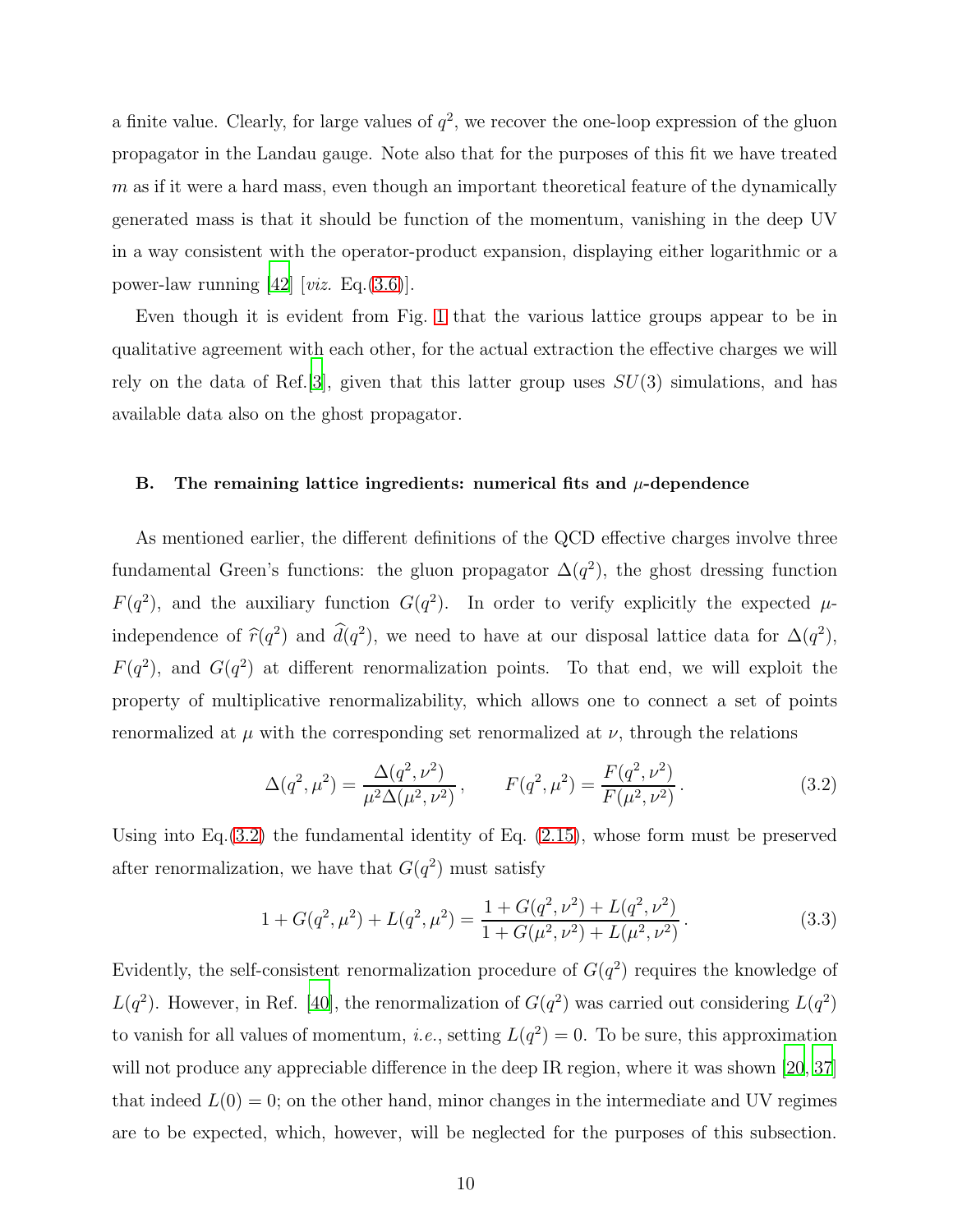$L(q^2)$  will be eventually obtained indirectly, by substituting lattice data for F and  $\Delta$  into the dynamical equation of [\(3.5\)](#page-10-0); it turns out that it is indeed numerically suppressed within the entire range of available momenta, see Fig. [6.](#page-14-1)

Thus, considering for now  $L(q^2) = 0$ , and choosing the two different values  $\mu = 2.5 \text{ GeV}$ , and  $\mu = 4.0 \text{ GeV}$ , we obtain the curves for  $\Delta(q^2)$ ,  $F(q^2)$ , and  $G(q^2)$  shown in Fig. [2.](#page-11-0)

As can be seen from this figure, the lattice sets used are restricted to momenta ranging roughly from  $0.01$  to  $22 \,\text{GeV}^2$ . Within this range, the gluon propagator can be fitted by Eq. [\(3.1\)](#page-8-1), while  $F(q^2)$  and  $G(q^2)$  are being given by

<span id="page-10-1"></span>
$$
F(q^2) = \frac{a_1 - a_2}{1 + (q^2/q_1^2)^{p_1}} + a_2, \qquad G(q^2) = \frac{-b_1 + b_2}{1 + (q^2/q_2^2)^{p_2}} - b_2,\tag{3.4}
$$

with the values of the fitting parameters quoted in the caption of Fig. [2.](#page-11-0)

Notice that in the case of the ghost dressing function, the lattice data, and correspondingly our fit, show no enhancement in the deep IR; instead,  $F$  saturates at the constant value  $a_1$  (in agreement with the large-volume lattice simulations). In addition, the Kugo-Ojima confinement criterion is clearly not satisfied, since  $G(0)$  deviates appreciably from the special value of  $-1$ .

# C. Fixing the value of  $g^2(\mu)$

The next step is to determine the value of the renormalized coupling  $g(\mu^2)$  that enters in both the definitions of the two RG-invariant quantities,  $\hat{r}(q^2)$  and  $\hat{d}(q^2)$ . To that end, we resort to the three (renormalized) dynamical equations for  $F(q^2)$ ,  $G(q^2)$ , and  $L(q^2)$  [\[20\]](#page-21-1), namely

<span id="page-10-0"></span>
$$
F^{-1}(q^2) = Z_c + g^2 C_A \int_k \left[ 1 - \frac{(k \cdot q)^2}{k^2 q^2} \right] \Delta(k) D(k+q),
$$
  

$$
1 + G(q^2) = Z_c + \frac{g^2 C_A}{d-1} \int_k \left[ (d-2) + \frac{(k \cdot q)^2}{k^2 q^2} \right] \Delta(k) D(k+q),
$$
  

$$
L(q^2) = \frac{g^2 C_A}{d-1} \int_k \left[ 1 - d \frac{(k \cdot q)^2}{k^2 q^2} \right] \Delta(k) D(k+q).
$$
 (3.5)

The above equations have been derived using tree-level values for the two fully dressed vertices appearing in them, namely the conventional ghost-gluon vertex  $\Gamma_{\mu}$  and the kernel  $H_{\mu\nu}$ [viz. Eq.[\(2.11\)](#page-5-2)]. This appears to be a good approximation, given that (i)  $\Gamma_{\mu}$  has been studied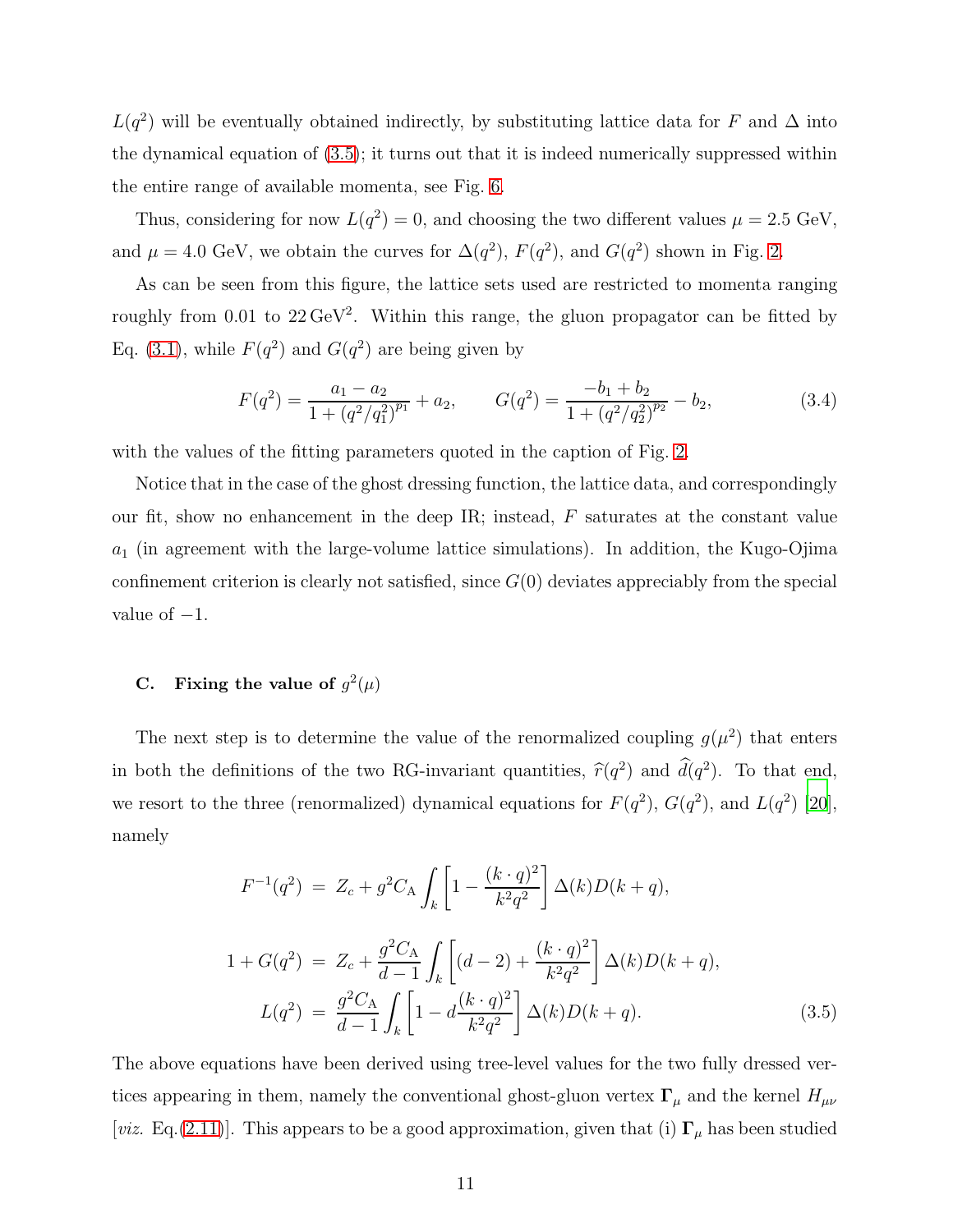

<span id="page-11-0"></span>FIG. 2: Lattice results for the gluon propagator (upper left panel), the ghost dressing function (upper right panel) and  $-G(q^2)$  (bottom panel) renormalized at  $\mu = 2.5 \,\text{GeV}$  (red curve) and  $\mu = 4.0 \,\text{GeV}$  (black curve). Values of the fitting parameters of Eqs. [\(3.1\)](#page-8-1) and [\(3.4\)](#page-10-1) are:  $m^2 = 0.18 \,\text{GeV}^2, \ g_f^2 = 10.64, \ a_1 = 2.64, \ a_2 = 0.84, \ b_1 = 0.58, \text{ and } \ b_2 = -0.14, \text{ for } \mu = 2.5 \text{ GeV};$  $m^2 = 0.14 \,\text{GeV}^2, g_f^2 = 6.95, a_1 = 2.89, a_2 = 0.91, b_1 = 0.65, \text{ and } b_2 = 0.047, \text{ for } \mu = 4.0 \text{ GeV}.$  For both values of  $\mu$  we use  $\rho = 4$ ,  $p_1 = 0.8$ ,  $q_1^2 = 0.36 \,\text{GeV}^2$ ,  $p_2 = 0.98$ , and  $q_2^2 = 1.45 \,\text{GeV}^2$ .

in lattice simulations [\[43\]](#page-21-14), where it was found to deviate only mildly from its tree-level value, and (ii)  $\Gamma_{\mu}$  and  $H_{\mu\nu}$  are connected by the identity [\(2.12\)](#page-6-4). The renormalization constant  $Z_c$ is determined by the condition  $F(\mu^2) = 1$ . Notice that the renormalization procedure followed [\[20\]](#page-21-1) preserves the form of the crucial BRST identity Eq. [\(2.15\)](#page-6-0), as required. The most immediate consequence of this renormalization procedure is that the value of  $G(\mu^2) \neq 0$ ; in fact,  $G(\mu^2) = -L(\mu^2)$  [see also the discussion following Eq. [\(3.3\)](#page-9-1)].

The way the value of  $g(\mu^2)$  is determined from Eq. [\(3.5\)](#page-10-0) is the following. One substitutes into the integrals on the rhs the lattice data for  $\Delta$  and D, carries out the integration numerically, and adjusts the value of the  $g^2$  multiplying the integrals such that the result of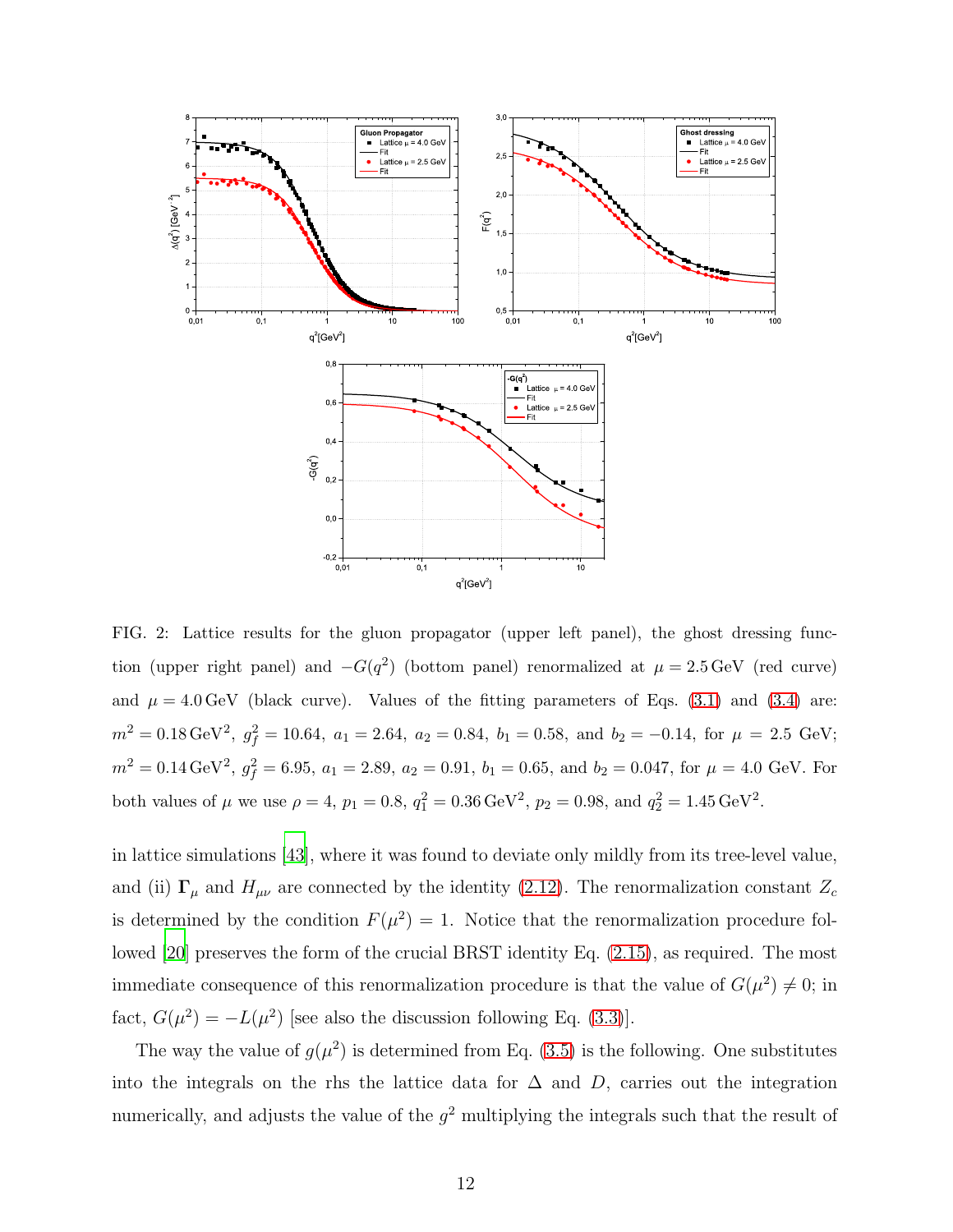

<span id="page-12-0"></span>FIG. 3: Comparison between the ghost dressing function  $F(q^2)$  obtained from the ghost SDE (continuous lines) and the corresponding lattice data at  $\mu = 2.5 \,\text{GeV}$  (left panel) and  $\mu = 4.0 \,\text{GeV}$ (right panel).



<span id="page-12-1"></span>FIG. 4: Comparison between the  $G(q^2)$  function obtained from the SDE (continuous lines) and the corresponding lattice data at  $\mu = 2.5 \,\text{GeV}$  (left panel) and  $\mu = 4.0 \,\text{GeV}$  (right panel).

the integration coincides as well as possible with the available lattice data on  $F$  and  $G$ .

The results of this procedure for the ghost dressing function  $F(q^2)$  are presented in Fig. [3,](#page-12-0) and for  $G(q^2)$  in Fig. [4;](#page-12-1) in particular, we obtain the value  $\alpha(\mu^2) = 0.467$  for  $\mu = 2.5$  GeV, and  $\alpha(\mu^2) = 0.309$  for  $\mu = 4.0$  GeV.

In order to check if the values found for  $\alpha(\mu^2)$  through the above procedure are compatible with what one would expect within the momentum subtraction scheme (MOM) that we use, we compare them with the corresponding four-loop perturbative calculation presented in [\[44\]](#page-22-0).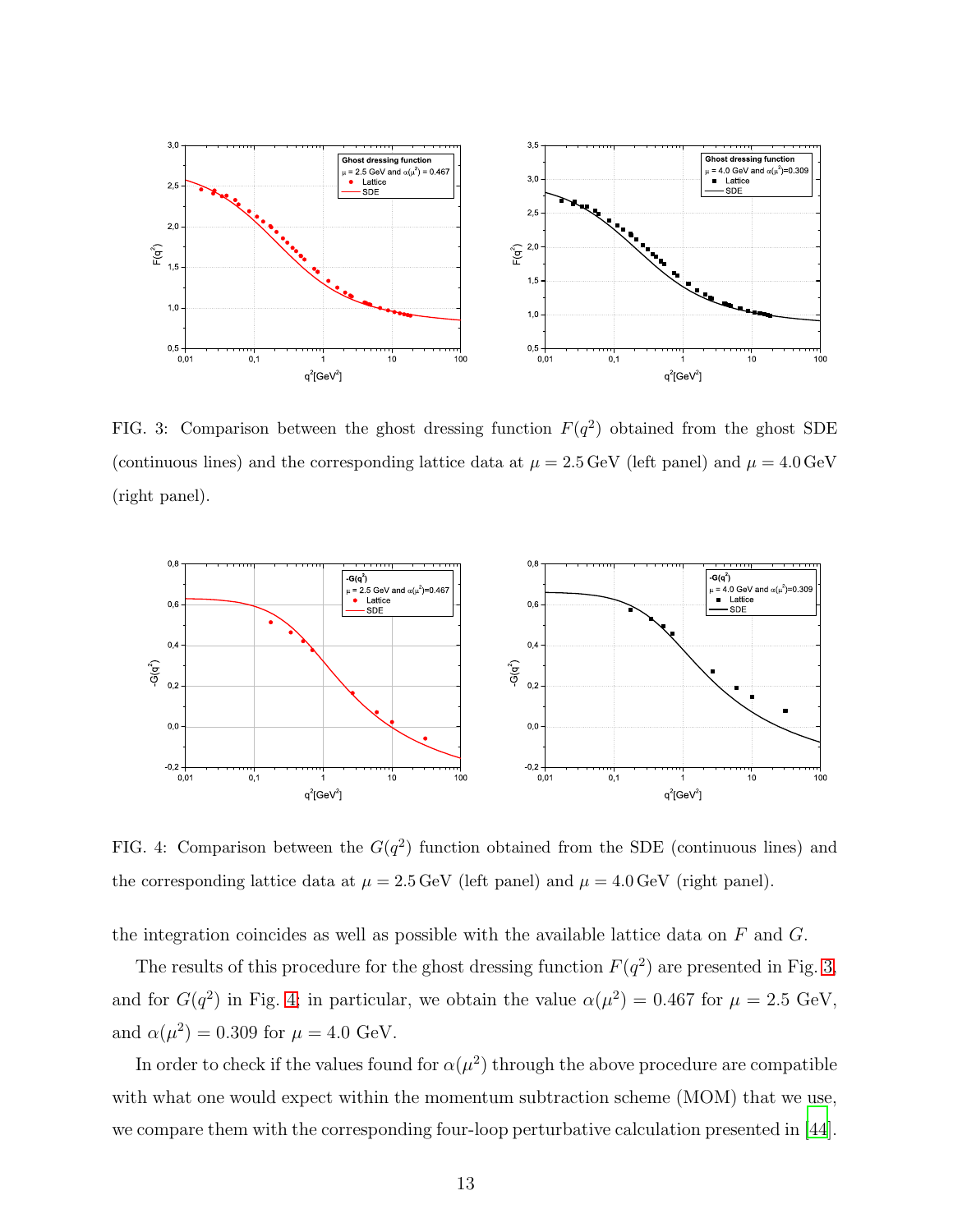

<span id="page-13-0"></span>FIG. 5: The perturbative running coupling in the MOM scheme,  $\alpha_{\text{MOM}}(q^2)$ , up to four-loops for different values of  $\Lambda_{\text{QCD}}$ . The black squares represent the values we use for  $\alpha(\mu^2)$ .

The result of this comparison is shown in Fig. [5;](#page-13-0) the yellow band is obtained by varying the  $\Lambda_{\text{QCD}}$ , appearing in the expression derived in [\[44](#page-22-0)], in the range between 350 – 450 MeV. As we can see, the best adjustment for the values of  $\alpha(\mu^2)$  occurs for  $\Lambda_{\text{QCD}} = 410 \,\text{MeV}$ .

#### D. Final results

From all the ingredients presented so far, one may construct the two RG-invariant quantities,  $\hat{r}(q^2)$  and  $\hat{d}(q^2)$  of Eqs [\(2.3\)](#page-4-0) and [\(2.13\)](#page-6-1). A crucial check of the self-consistency of the entire procedure is the numerical verification of the theoretically expected independence of the above quantities of the renormalization point  $\mu$ . To verify this important point,  $\hat{r}(q^2)$  and  $d(q^2)$  have been calculated using into the defining equations two different sets of inputs for  $\Delta$ , F, and G, one set renormalized at  $\mu$ =4.0 GeV, and another renormalized at  $\mu$ =2.5 GeV. The values for  $\alpha(\mu^2)$  are precisely those obtained through the procedure of the previous subsection, namely  $\alpha(\mu^2) = 0.467$  for  $\mu = 2.5$  GeV, and  $\alpha(\mu^2) = 0.309$  for  $\mu = 4.0$  GeV. The results of this construction are shown on the left panel of Fig. [7;](#page-15-0) clearly, the  $\hat{r}(q^2)$  and  $d(q^2)$  obtained from each set of data are practically on top of each other, thus numerically confirming the theoretical expectations. One can also see that the two quantities behave as expected, differing only in the intermediate region of momenta  $(20 - 600 \text{ MeV})$ .

Next, using as ingredients the lattice data for  $\Delta(q^2)$  and  $F(q^2)$  presented in Fig. [2](#page-11-0) and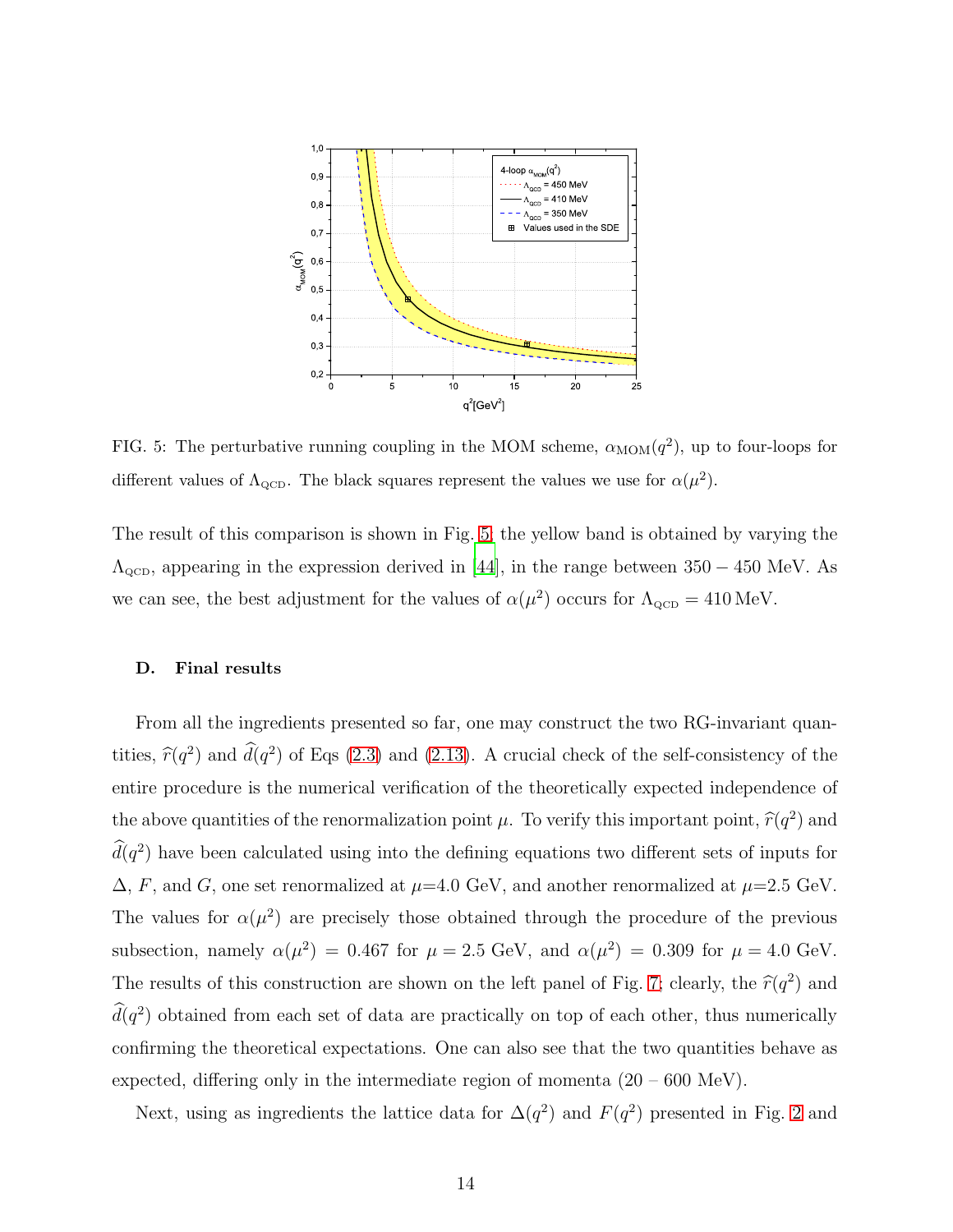

<span id="page-14-1"></span>FIG. 6:  $L(q^2)$  determined from the corresponding SDE [\(3.5\)](#page-10-0), using the solutions for  $\Delta(q^2)$  and  $F(q^2)$  presented in the Fig. [2](#page-11-0) respectively, at the same renormalization point.

the values of  $\alpha(\mu^2)$  quoted in Fig. [5,](#page-13-0) one can compute, for the sake of completeness, the auxiliary function  $L(q^2)$  from the SDE [\(3.5\)](#page-10-0). The results for  $L(q^2)$  are presented in Fig. [6](#page-14-1) for both values of  $\mu^2$ . From Fig. [6,](#page-14-1) it is easy to check the three properties of  $L(q^2)$  mentioned before: (i) indeed  $L(q^2)$  is numerically rather small over the full range of momenta, (ii) it vanishes in the deep IR, and (iii) its maximum occurs in the intermediate momenta region (around 500 MeV).

At this point, the non-perturbative running charges,  $\alpha_{gh}(q^2)$ , and  $\alpha(q^2)$ , defined in Eqs. [\(2.4\)](#page-4-1) and [\(2.9\)](#page-5-3), respectively, may be extracted by multiplying the results obtained for the corresponding RG-invariant quantities by the factor  $[q^2 + m^2(q^2)]$ . To do that, however, one must assume a functional form for the running mass  $m^2(q^2)$ . We will use a mass that decreases in the UV as power-law running (see, e.g.,  $[42, 45]$  $[42, 45]$  $[42, 45]$ )

<span id="page-14-0"></span>
$$
m^2(q^2) = m_0^4/(q^2 + m_0^2). \tag{3.6}
$$

The running mass of [\(3.6\)](#page-14-0) has a finite value at  $q^2 \to 0$ , *i.e.*  $m^2(0) = m_0^2$ , with a power-law decrease in the deep UV. For  $m_0$  we choose some representative values consistent with the phenomenological studies, namely  $m_0 = (500 - 600)$  MeV [\[6,](#page-20-2) [46](#page-22-2), [47](#page-22-3)].

The effective charges obtained following the above steps are shown in the right panel of Fig. [7.](#page-15-0) Evidently, both charges exhibit the correct (UV) perturbative behavior, and freeze at the same finite IR values corresponding to  $\alpha_{gh}(0) = \alpha(0) = 4.45$  ( $m_0 = 500$  MeV) and  $\alpha_{\rm gh}(0) = \alpha(0) = 6.40$  ( $m_0 = 600$  MeV). The difference between the two couplings is only in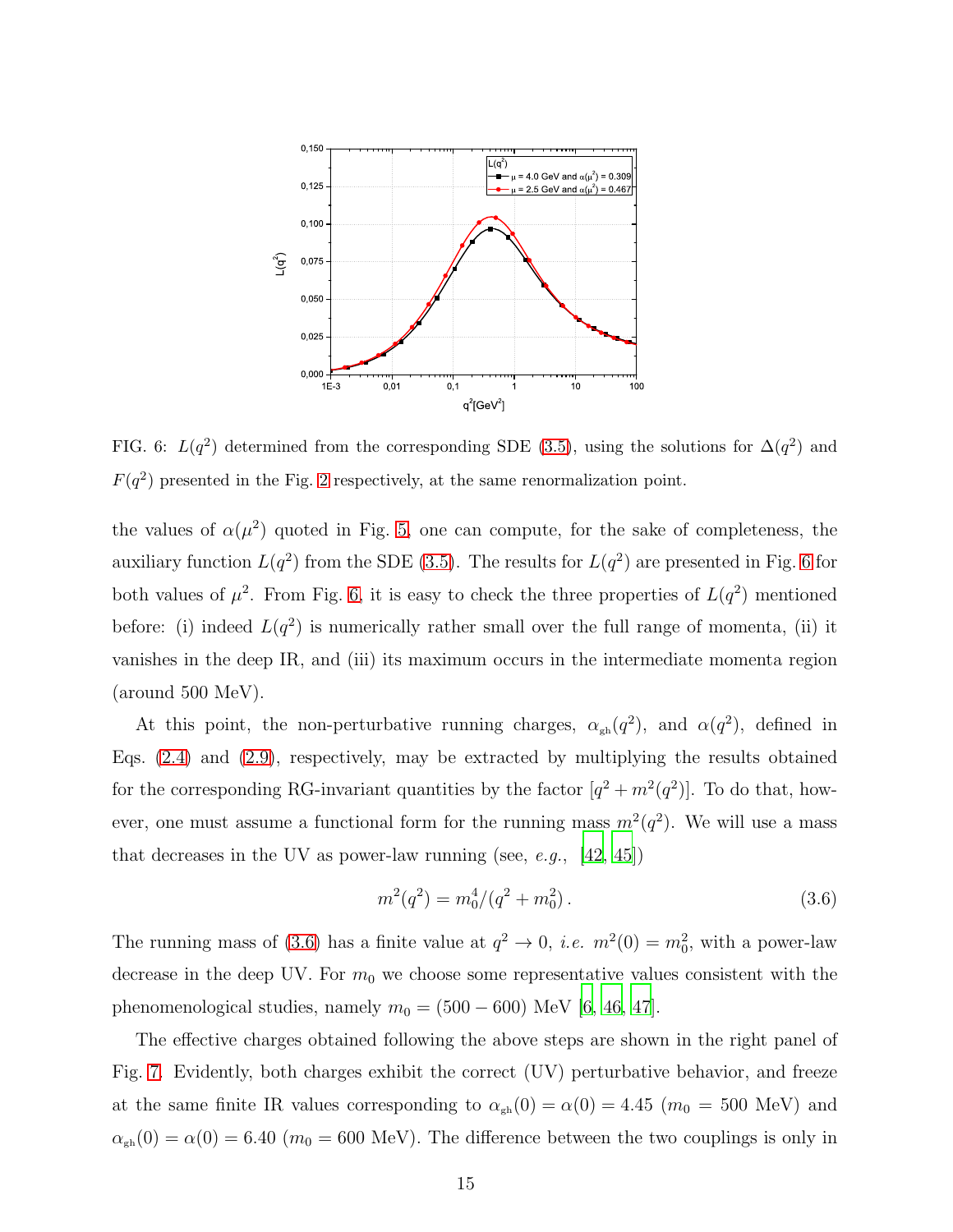

<span id="page-15-0"></span>FIG. 7: Left panel: Comparison between the two RG-invariant products  $\hat{d}(q^2)$  (solid line) and  $\hat{r}(q^2)$  (dashed line); notice that there are two overlapping curves at different  $\mu$  for each product. Right panel: Comparison between the QCD effective charge extracted from lattice data:  $\alpha(q^2)$  (red line with circles) and  $\alpha_{gh}(q^2)$  (black line with squares) for two different masses:  $m_0 = 500$  MeV (dashed) and  $m_0 = 600$  MeV (solid).

the intermediate momenta region, and it is entirely due to the  $L(q^2)$  function; in this region  $\alpha(q^2)$  is always bigger than  $\alpha_{gh}(q^2)$ .

### IV. RECONCILING LATTICE WITH PHENOMENOLOGY

The effective charges we have obtained from the lattice (within the MOM renormalization scheme that we use), reach values in the deep IR that are almost an order of magnitude higher than those obtained from a large number of phenomenological studies. In particular, while the charge obtained from the lattice ranges between  $4.5 - 6.5$  [depending on the value of  $m(0)$ , the systematic fitting of numerous processes suggests values for the effective charge in the range  $0.7 \pm 0.3$  (for a similar range of gluon masses).

If one were to take both lattice and phenomenological results at face value, one should attempt to determine the reason for this sizable discrepancy. In this section we will address this issue in the context of a toy calculation, and we will argue that the observed discrepancy may be traced back to the difference in the gauge used when extracting the lattice results (the Landau gauge of the BFM,  $\xi_{\text{Q}} = 0$ ) and that assumed in the phenomenological studies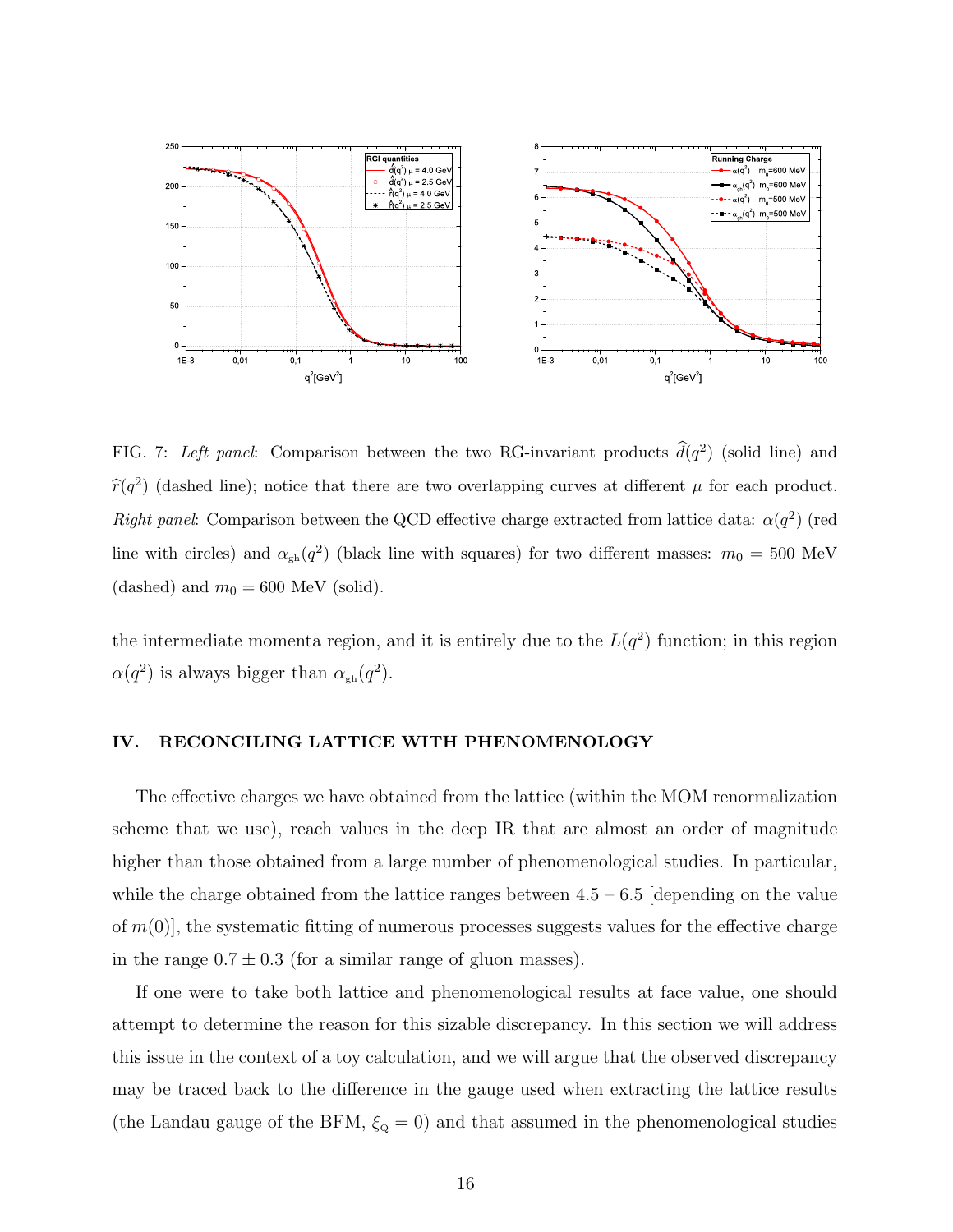(the Feynman gauge of the BFM,  $\xi_{\text{Q}} = 1$ ). Even though we cannot reach firm conclusions, our calculation seems to indicate that the difference in the gauges may indeed reconcile lattice with phenomenology.

The crux of the matter is that the effective charge entering into physical processes is neither  $\alpha_{gh}(q^2)$  nor  $\alpha(q^2)$ , but rather the genuine PT effective charge [\[6](#page-20-2)[–8\]](#page-20-3), to be denoted by  $\alpha_{\text{PT}}(q^2)$ . This charge is defined exactly as  $\alpha(q^2)$  in [\(2.9\)](#page-5-3), but with the crucial difference that the propagator used to form the  $d(q^2)$  is the PT gluon propagator, *i.e.*, the BFM propagator calculated in the Feynman gauge. The Feynman gauge of the BFM is privileged, in the sense that it is selected *dynamically* when the gluon self-energy is embedded into a physical observable (such as an on-shell test-amplitude). Specifically, this gauge captures the net propagator-like subamplitude emerging after QED-like properties have been replicated inside the test-amplitude, by means of the PT procedure. Therefore, any gauge-related exchanges between the Green's functions put together to form observables, are eliminated in this particular gauge. Instead, the gluon propagator in the Landau gauge, for example, contains still residual unphysical contributions, which, when introduced into a physical amplitude, will cancel against similar terms from vertex and box diagrams (see third item in  $[10]$ ).

For asymptotically large momenta the numerical difference between the charges defined in either gauge is controlled by the constant  $C_{\xi_{\mathbf{Q}}}$ , given in [\(2.6\)](#page-5-4). Evidently, in the UV this difference is subleading, and cannot give rise to any appreciable difference. Non-perturbatively, however, the difference between the two charges may be sizable. If, for example, we subscribe to the notion of dynamical mass generation, a difference in the gauge may lead to a vastly different IR behavior. In order to gain a quantitative understanding of how the difference in the gauge used may cause a significant disparity in the infrared values of the corresponding effective charges, we consider a model where the gauge bosons are endowed with a mass at tree-level. This will allow us to calculate, at one-loop level, the deviation between the two propagators, and the discrepancy that it induces to  $\alpha(0)$  and  $\alpha_{PT}(0)$ . The model in question is simply the electroweak sector of the Standard Model, with the electric charge set to zero, or, equivalently, with  $\sin \theta_w = 0$ , where  $\theta_w$  is the electroweak mixing (Weinberg) angle. In this limit the three gauge bosons (two Ws and one Z) are degenerate.

At one-loop, the  $SU(2)$  gluon self-energy, or equivalently, the Z-boson self-energy, may be obtained from the results of [\[48](#page-22-4)], for any value of  $\xi_{Q}$ . Specifically, one has (in Minkowski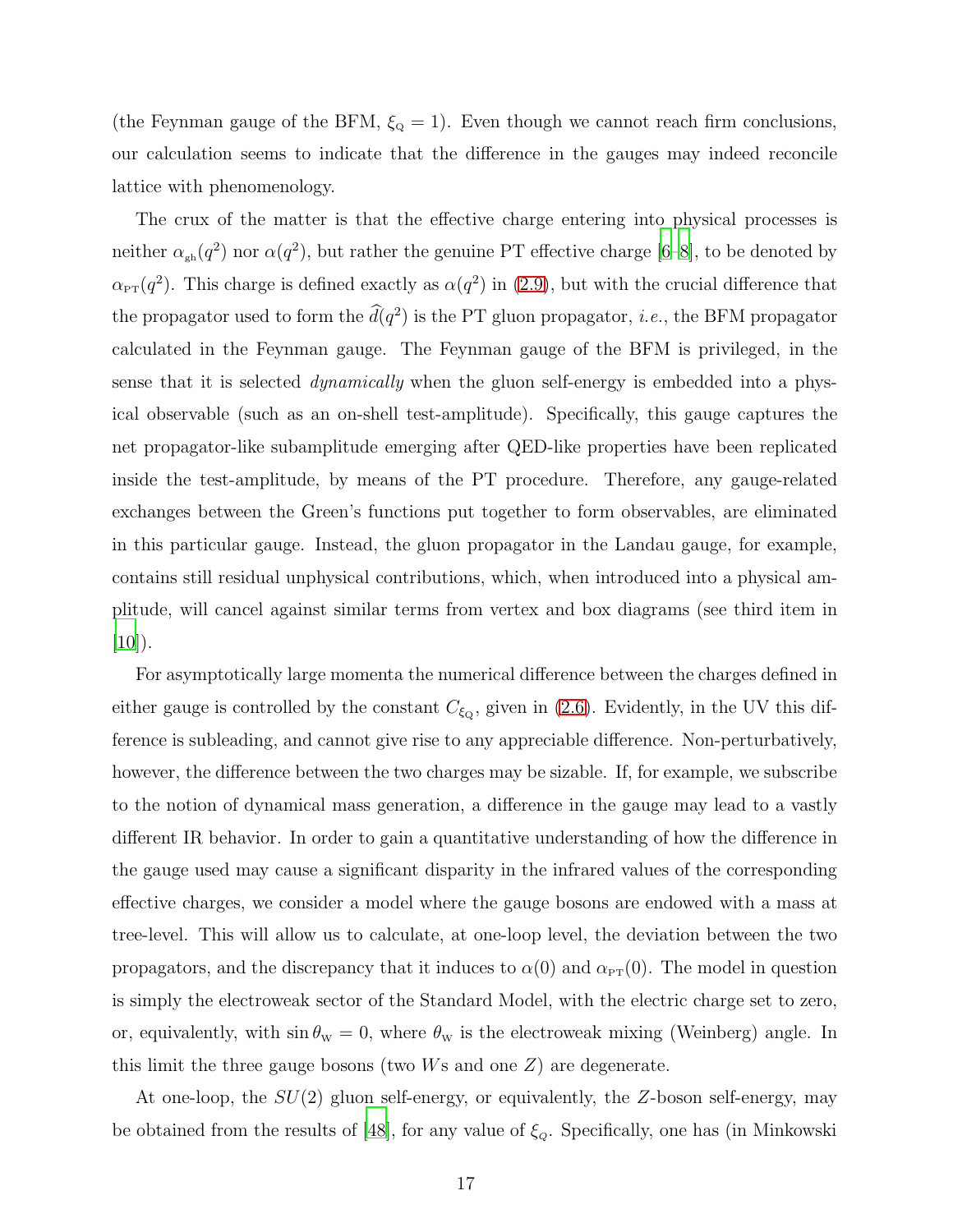space)

$$
\begin{split}\n\widehat{\Pi}_{\xi_Q}(q^2) &= \Pi_{\text{F}}(q^2) + \frac{g^2}{4(4\pi)^2} \frac{q^2 - m^2}{(1 - d)m^4} H_{\xi_Q}(q^2), \\
H_{\xi_Q}(q^2) &= \frac{2m^2}{q^2} \left[ m^2 + (9 - 4d) \, q^2 - \left( q^2 + m^2 \right) \xi_Q \right] \left[ A_0(\xi_Q m^2) - A_0(m^2) \right] \\
&- \left[ 4 \left( 5 - 2d \right) m^4 - 8 \left( 2 - d \right) m^2 q^2 + m^2 q^2 + q^4 \right] B_0(q^2; m^2, m^2) \\
&+ 2 \frac{q^2 + m^2}{q^2} \left[ \left( 1 - \xi_Q \right)^2 m^4 - 2 \left( 3 - 2d + \xi_Q \right) m^2 q^2 + q^4 \right] B_0(q^2; m^2, \xi_Q m^2) \\
&- \left( q^2 + 5m^2 \right) \left( q^2 - 4\xi_Q m^2 \right) B_0(q^2; \xi_Q m^2, \xi_Q m^2),\n\end{split} \tag{4.1}
$$

where  $\Pi_F(q^2) \equiv \Pi_{(\xi=1)}(q^2)$  is the *conventional* gluon self-energy in the Feynman gauge, m denotes the effective gauge boson mass, and  $A_0$  and  $B_0$  are given by

$$
A_0(m^2) = 16\pi^2 \int_k \frac{1}{k^2 - m^2},
$$
  
\n
$$
B_0(q^2; m_1^2, m_2^2) = 16\pi^2 \int_k \frac{1}{(k^2 - m_1^2)[(k+q)^2 - m_2^2]}.
$$
\n(4.2)

Setting  $\xi_{\text{Q}} = 1$  in the above formula we recover the standard PT result for the one-loop self-energy of the Z-boson [\[49\]](#page-22-5), to be denoted by  $\overline{\Pi}_{\text{F}}(q^2)$ , namely

$$
\widehat{\Pi}_{F}(q^{2}) = \Pi_{F}(q^{2}) - \frac{g^{2}}{4\pi^{2}}(q^{2} - m^{2})B_{0}(q^{2}; m^{2}, m^{2}).
$$
\n(4.3)

Let us now take the difference  $R(q^2)$  between  $\hat{\Pi}_{\xi_Q}(q^2)$  calculated in the Landau and Feynman gauges ( $\xi_Q = 0$ , and  $\xi_Q = 1$ , respectively); denoting the former by  $\hat{\Pi}_{\text{L}}(q^2)$ , one has in the limit  $q^2 \to 0$  and  $d = 4$ ,

<span id="page-17-0"></span>
$$
R(0) \equiv \widehat{\Pi}_{\text{L}}(0) - \widehat{\Pi}_{\text{F}}(0)
$$
  
=  $\frac{g^2}{(4\pi)^2} \left\{ \frac{m^4}{6} \frac{\partial}{\partial q^2} B_0(q^2; m^2, 0) + 3 \left[ B_0(q^2; m^2, 0) - B_0(q^2; m^2, m^2) \right] \right\}\Big|_{q^2=0}$ . (4.4)

We next extend the one-loop expression given in  $(4.4)$  to the non-perturbative regime, by introducing the following approximations: (i) we replace the (tree-level) massive propagators appearing in the function  $B_0$  by their fully dressed counterpart  $\Delta$  (in Landau gauge), and (ii) the "hard" mass  $m$  by its running counterpart. Then we find (in Euclidean space)

$$
\frac{\partial}{\partial q^2} B_0(q^2; m^2, 0) \Big|_{q^2=0} \to -\frac{1}{\pi^2} \frac{\partial}{\partial q^2} \int_k \frac{\Delta(k^2)}{(k+q)^2} \Big|_{q^2=0} = \frac{1}{2} \Delta(0),
$$
  

$$
B_0(q^2; m^2, 0) - B_0(q^2; m^2, m^2) \Big|_{q^2=0} \to \frac{1}{\pi^2} \int_k \frac{m^2(k^2) \Delta^2(k^2)}{k^2}.
$$
 (4.5)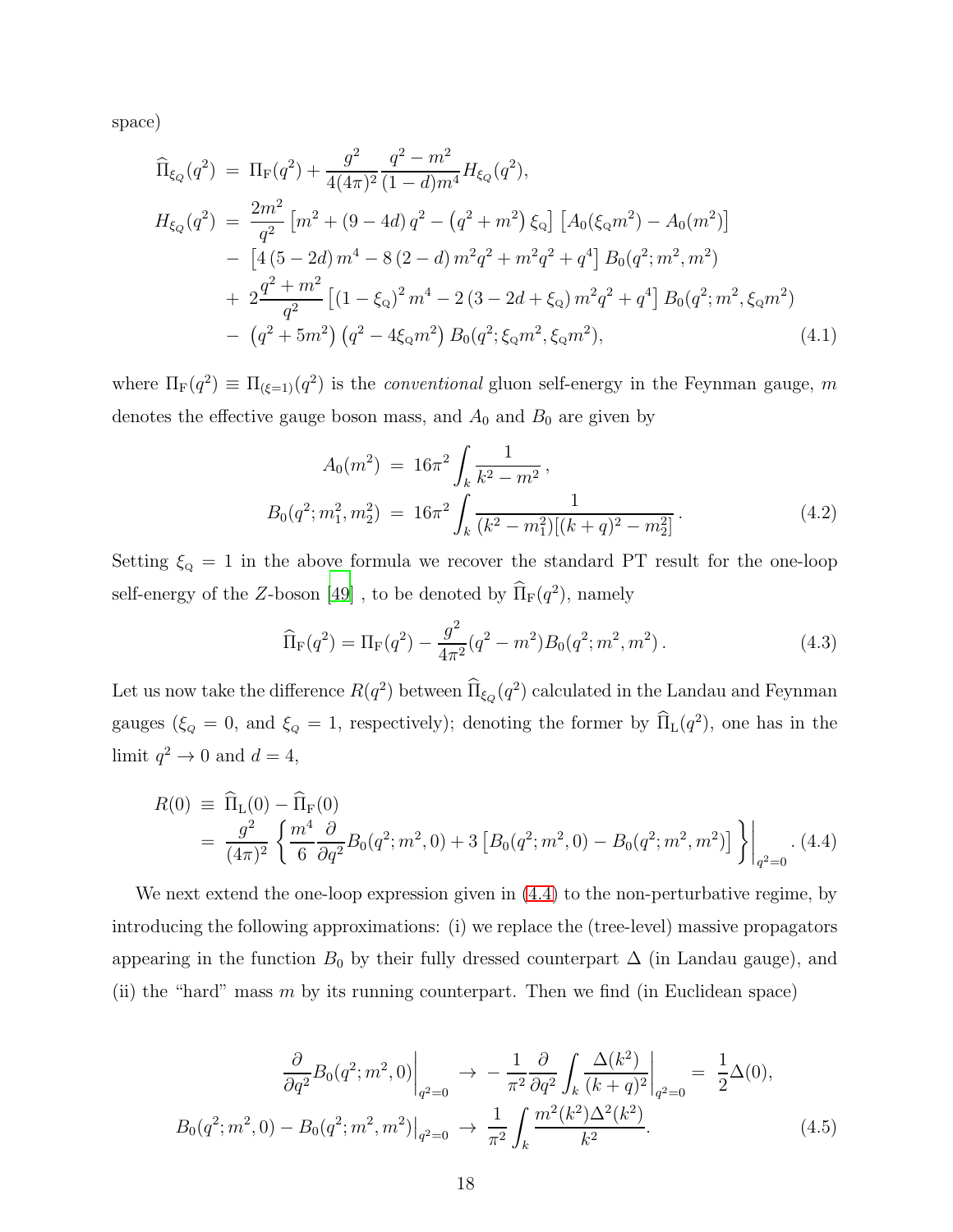| $\Delta(0) \left[\mathrm{GeV}^{-2}\right] - \mu \left[\mathrm{GeV}\right] - \alpha(\mu^2) - m_0 \left[\mathrm{MeV}\right] - \alpha(0) - R(0) \left[\left.\right] \alpha_{\mathrm{PT}}(0) \right]$ |     |           |                            |                  |  |
|---------------------------------------------------------------------------------------------------------------------------------------------------------------------------------------------------|-----|-----------|----------------------------|------------------|--|
| 5.51                                                                                                                                                                                              | 2.5 |           | $0.467$ 600 6.40 0.31 0.47 |                  |  |
| 7.00                                                                                                                                                                                              | 4.0 | 0.309     | 600 6.40 0.33 $\Big $ 0.30 |                  |  |
| 5.51                                                                                                                                                                                              | 2.5 |           | 0.467 500 4.45 0.15 0.62   |                  |  |
| 7.00                                                                                                                                                                                              | 4.0 | $0.309\,$ | 500                        | 4.45 $0.16$ 0.40 |  |

<span id="page-18-2"></span>TABLE I: The gauge-invariant and universal IR fixed point  $\alpha_{PT}(0)$  obtained from the Landau gauge  $\alpha(0)$  one after applying Eq. [\(4.8\)](#page-18-0).

Thus, in the  $SU(3)$  case one obtains the final result (with  $y = k^2$ )

<span id="page-18-1"></span>
$$
R(0) = \frac{3}{2} \frac{\alpha(\mu^2) m_0^2}{4\pi} \left[ \frac{m_0^2}{12} \Delta(0) + 3 \int dy \, m^2(y) \Delta^2(y) \right],\tag{4.6}
$$

where the multiplicative factor of  $3/2$  corresponds to the ratio of the Casimir eigenvalues for the adjoint representations of the gauge groups  $SU(3)$  and  $SU(2)$ .

Since in Euclidean space  $R(q^2)$  changes sign, we obtain<sup>1</sup>

$$
\widehat{\Delta}_{\rm F}(q^2) = \frac{1}{q^2 + \widehat{\Pi}_{\rm F}(q^2)} = \frac{1}{(q^2 + \widehat{\Pi}_{\rm L}(q^2)) \left(1 + \frac{R(q^2)}{q^2 + \widehat{\Pi}_{\rm L}(q^2)}\right)}
$$
\n
$$
= \frac{\widehat{\Delta}(q^2)}{1 + R(q^2) \widehat{\Delta}(q^2)},
$$
\n(4.7)

arriving at the following relation for the two couplings,

<span id="page-18-0"></span>
$$
\alpha_{\rm PT}(0) = \frac{\alpha(0)}{1 + R(0)\hat{\Delta}(0)}.\tag{4.8}
$$

In order to get an approximate estimate for  $\alpha_{\text{PT}}(0)$  we need to determine the value of  $R(0)$  from [\(4.6\)](#page-18-1). To that end, we use the lattice data for the  $\Delta(y)$  appearing on the rhs, and a mass  $m^2(y)$  that displays power-law running, given by  $(3.6)$ . The results of this procedure are summarized in Table [I;](#page-18-2) clearly, the values obtained for  $\alpha_{\text{PT}}(0)$  are indeed much closer to the expectations based on phenomenological studies.

We emphasize that Eq.  $(4.6)$  constitutes only a simplified estimate of the complete answer, and our results are suggestive at best. Note in particular that, as is evident from Table [I,](#page-18-2)

<sup>&</sup>lt;sup>1</sup> To go to Euclidean space, we set  $q^2 = -q_{\rm E}^2$ , with  $q_{\rm E}^2 > 0$  the positive square of a Euclidean four-vector, define the Euclidean propagator as  $\Delta_{\rm E}(q_{\rm E}^2) = -\Delta(-q_{\rm E}^2)$ , and the integration measure as  $\int_k = i \int_{k_{\rm E}}$ . To avoid notational clutter we always suppress the subscript "E".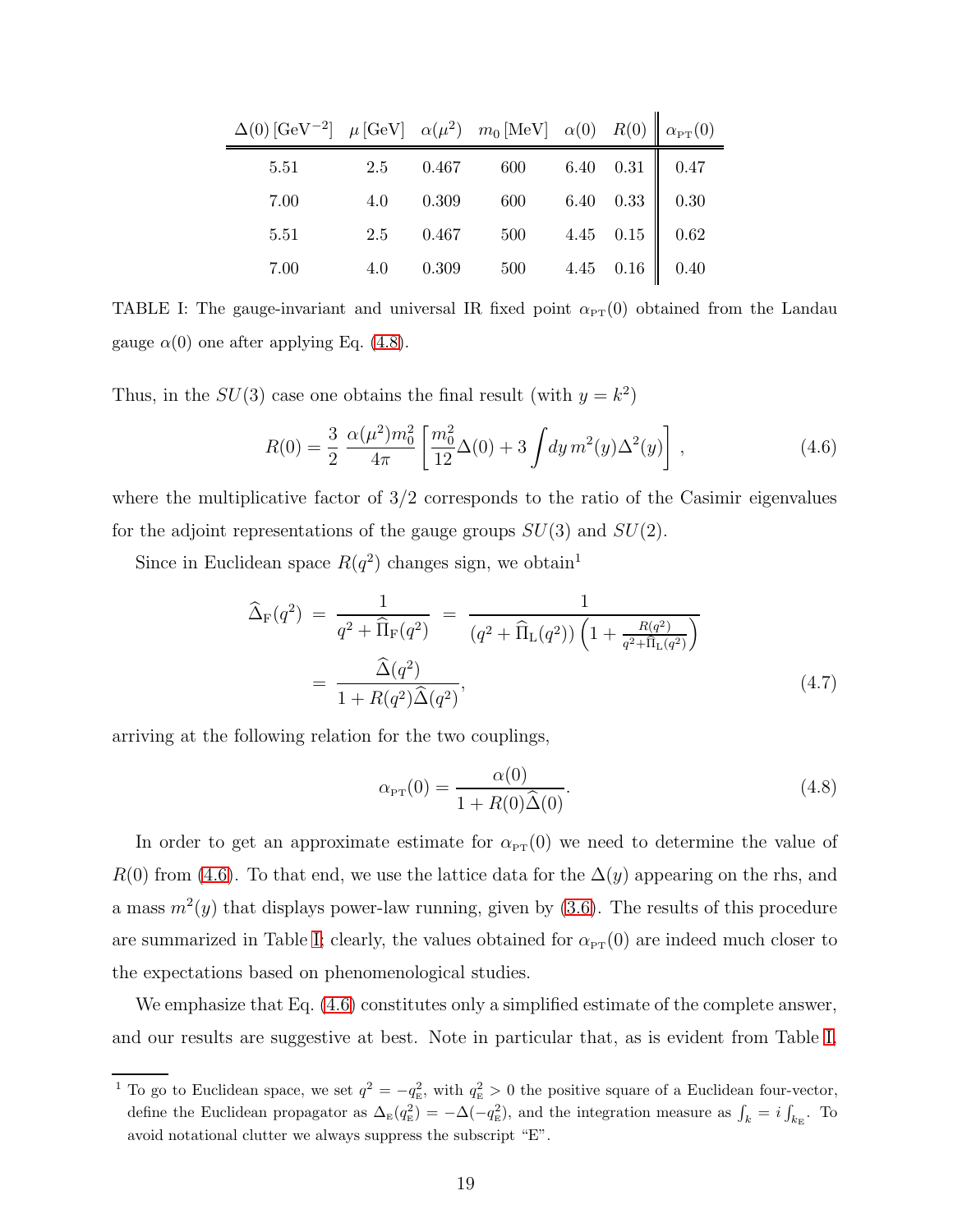Eq. [\(4.8\)](#page-18-0) leads to the introduction of a spurious dependence on the renormalization scale  $\mu$ for the ostensibly RG-invariant quantity  $\alpha_{\text{PT}}(q^2)$ .

## V. CONCLUSIONS AND OUTLOOK

In this article we have shown how to extract effective QCD charges from the available (quenched) lattice data for some of the fundamental Green's functions of QCD. We use two different definitions of the effective charge, whose construction follows a similar procedure, relying on the construction of RG-invariant quantities out of the judicious combination of the various field-theoretic ingredients. The effective charges obtained display the characteristic feature of freezing at a common finite (non-vanishing) value in the deep IR, as expected from a variety of theoretical and phenomenological considerations.

In addition, we have offered a plausible explanation for the observed discrepancy in the freezing values of the effective charges obtained from the lattice and those derived from the fitting of various QCD processes, sensitive to non-perturbative physics. Our claim is that the underlying reason for the discrepancy is the difference in the gauges (Landau vs Feynman) used in the two approaches. We have studied this issue in the context of a toy model, which seems to corroborate this assertion.

It is clearly highly desirable to have available lattice results for the gluon and ghost propagators in gauges other than the Landau. In fact, a new gauge-fixing algorithm that may allow one to carry out lattice simulations in general  $R_{\xi}$  gauges has been recently proposed [\[50\]](#page-22-6). In addition, it is of considerable theoretical importance to obtain lattice results in the Feynman gauge of the BFM [\[51](#page-22-7)], where, by virtue of the PT, quantities such as the gluon propagator acquire a gauge-invariant and universal status. Lattice results in this class of gauges would allow not only a direct determination of the phenomenologically relevant coupling  $\alpha_{\text{PT}}(0)$ , but will furnish a stringent test of the SDE predictions for the gluon [\[41\]](#page-21-12) and ghost propagators [\[52](#page-22-8)].

#### Acknowledgments

We would like to thank A. Cucchieri, T. Mendes, M. Müller-Preussker, and O. Oliveira for kindly making their lattice results available to us, and for their useful comments. The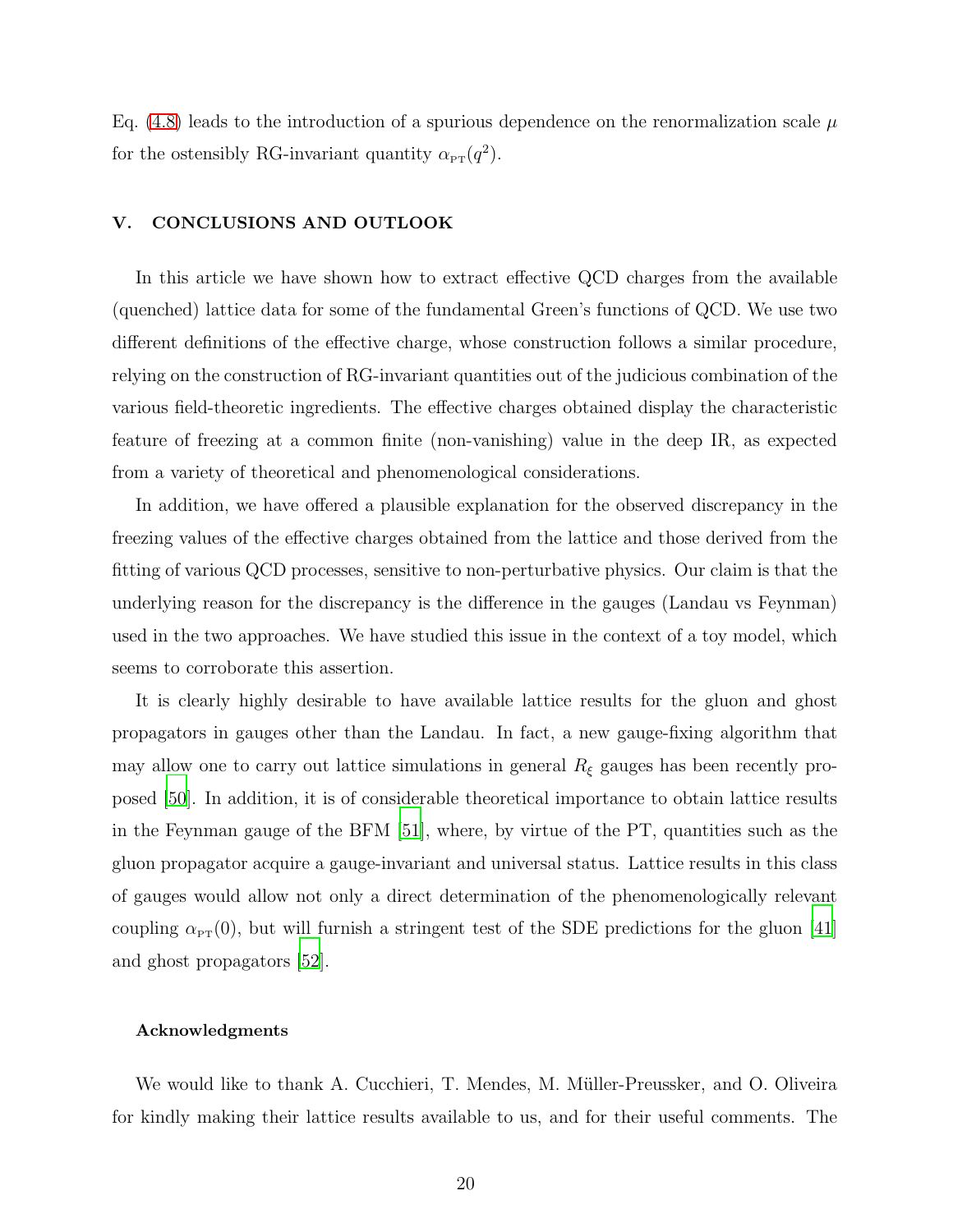research of J. P. is supported by the European FEDER and Spanish MICINN under grant FPA2008-02878, and the Fundación General of the UV. The work of A.C.A is supported by the Brazilian Funding Agency CNPq under the grant 305850/2009-1.

- <span id="page-20-0"></span>[1] A. Cucchieri and T. Mendes, PoS LAT2007, 297 (2007).
- <span id="page-20-15"></span>[2] A. Cucchieri and T. Mendes, Phys. Rev. D 81, 016005 (2010).
- [3] I. L. Bogolubsky, E. M. Ilgenfritz, M. Muller-Preussker and A. Sternbeck, PoS LAT2007, 290 (2007).
- [4] I. L. Bogolubsky, E. M. Ilgenfritz, M. Muller-Preussker and A. Sternbeck, Phys. Lett. B 676, 69 (2009).
- <span id="page-20-2"></span><span id="page-20-1"></span>[5] O. Oliveira and P. J. Silva, [arXiv:0910.2897](http://arxiv.org/abs/0910.2897) [hep-lat]; [arXiv:0911.1643](http://arxiv.org/abs/0911.1643) [hep-lat].
- <span id="page-20-14"></span>[6] J. M. Cornwall, Phys. Rev. D 26, 1453 (1982).
- [7] J. M. Cornwall and J. Papavassiliou, Phys. Rev. D 40, 3474 (1989); D. Binosi and J. Papavassiliou, Phys. Rept. 479, 1 (2009), and references therein.
- <span id="page-20-3"></span>[8] N. J. Watson, Nucl. Phys. B 494, 388 (1997); D. Binosi and J. Papavassiliou, Nucl. Phys. Proc. Suppl. 121, 281 (2003).
- <span id="page-20-4"></span>[9] A. Pilaftsis, Nucl. Phys. B 487, 467 (1997).
- <span id="page-20-5"></span>[10] A. Denner, G. Weiglein and S. Dittmaier, Phys. Lett. B 333, 420 (1994); S. Hashimoto, J. Kodaira, Y. Yasui and K. Sasaki, Phys. Rev. D 50, 7066 (1994); J. Papavassiliou, Phys. Rev. D 51, 856 (1995).
- <span id="page-20-6"></span>[11] D. Binosi and J. Papavassiliou, Phys. Rev. D 66(R), 111901 (2002); D. Binosi and J. Papavassiliou, J. Phys. G 30, 203 (2004).
- <span id="page-20-7"></span>[12] See, e.g., L. F. Abbott, Nucl. Phys. B 185, 189 (1981), and references therein.
- <span id="page-20-8"></span>[13] J. C. Taylor, Nucl. Phys. B **33**, 436 (1971).
- <span id="page-20-9"></span>[14] W. J. Marciano and H. Pagels, Phys. Rept. 36, 137 (1978).
- <span id="page-20-10"></span>[15] R. Alkofer, C. S. Fischer and F. J. Llanes-Estrada, Phys. Lett. B 611, 279 (2005) [Erratumibid. 670, 460 (2009)].
- <span id="page-20-11"></span>[16] P. A. Grassi, T. Hurth and M. Steinhauser, Annals Phys. 288, 197 (2001).
- <span id="page-20-12"></span>[17] D. Binosi and J. Papavassiliou, Phys. Rev. D 66, 025024 (2002).
- <span id="page-20-13"></span>[18] D. Binosi and J. Papavassiliou, Phys. Rev. D 77(R), 061702 (2008); JHEP 0811, 063 (2008).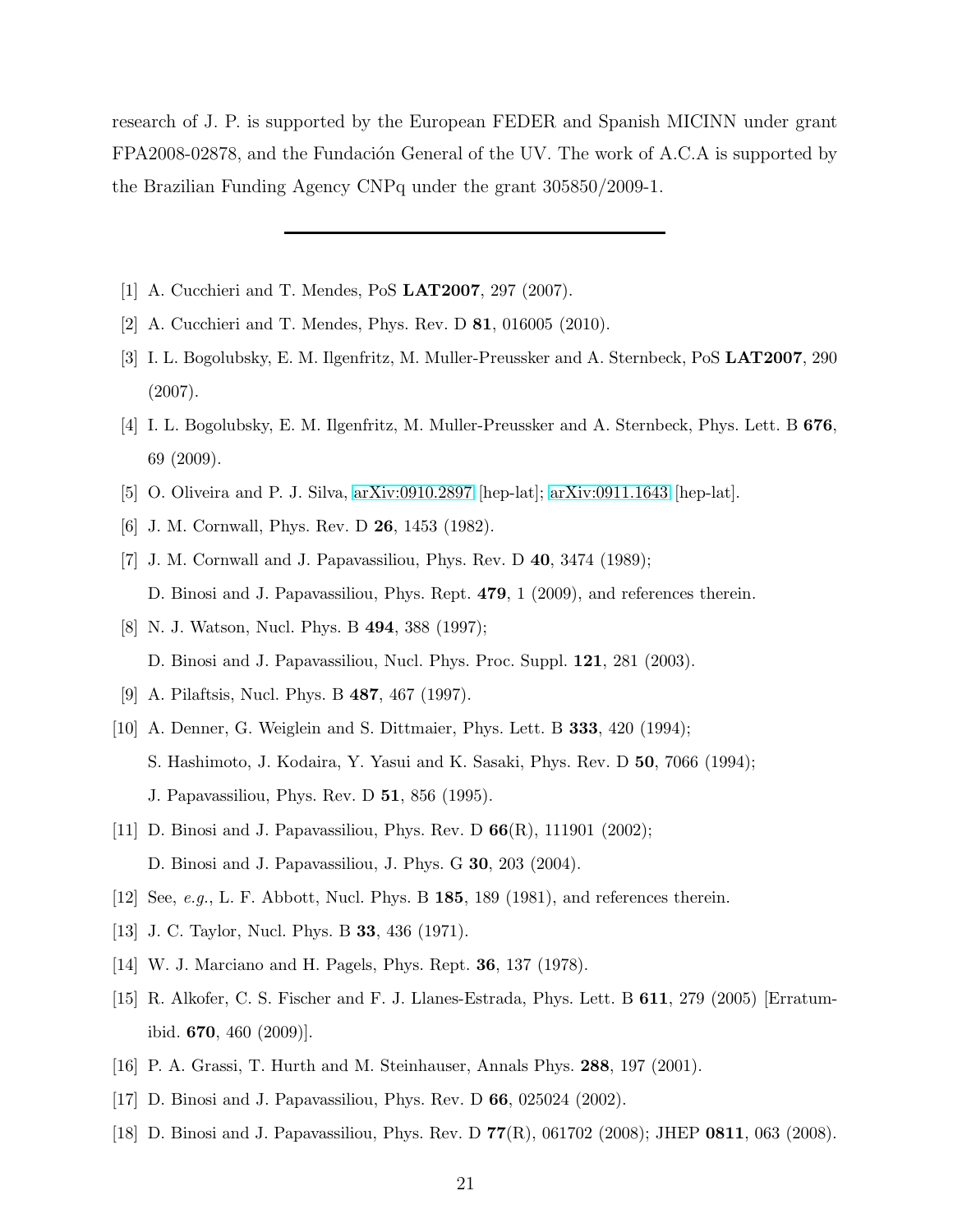- <span id="page-21-1"></span><span id="page-21-0"></span>[19] T. Kugo and I. Ojima, Prog. Theor. Phys. Suppl. 66, 1 (1979).
- [20] A. C. Aguilar, D. Binosi, J. Papavassiliou and J. Rodriguez-Quintero, Phys. Rev. D 80, 085018  $(2009).$
- <span id="page-21-2"></span>[21] A. C. Mattingly and P. M. Stevenson, Phys. Rev. D 49, 437 (1994).
- <span id="page-21-7"></span>[22] Y. L. Dokshitzer, G. Marchesini and B. R. Webber, Nucl. Phys. B 469 (1996) 93.
- [23] L. von Smekal, R. Alkofer and A. Hauck, Phys. Rev. Lett. 79, 3591 (1997).
- [24] A. M. Badalian and V. L. Morgunov, Phys. Rev. D 60, 116008 (1999).
- [25] A. C. Aguilar, A. A. Natale and P. S. Rodrigues da Silva, Phys. Rev. Lett. 90, 152001 (2003).
- [26] S. J. Brodsky, S. Menke, C. Merino and J. Rathsman, Phys. Rev. D 67, 055008 (2003); S. J. Brodsky, Fizika B 13, 91 (2004).
- [27] M. Baldicchi and G. M. Prosperi, Phys. Rev. D 66, 074008 (2002).
- [28] G. Grunberg, Phys. Rev. D 29, 2315 (1984); Phys. Rev. D 73, 091901 (2006).
- [29] H. Gies, Phys. Rev. D **66**, 025006 (2002).
- [30] D. V. Shirkov and I. L. Solovtsov, Phys. Rev. Lett. 79, 1209 (1997).
- <span id="page-21-3"></span>[31] J. A. Gracey, JHEP 0605, 052 (2006) [Erratum-ibid. 1002, 078 (2010)].
- <span id="page-21-4"></span>[32] G. M. Prosperi, M. Raciti and C. Simolo, Prog. Part. Nucl. Phys. 58, 387 (2007).
- [33] S. J. Brodsky and G. F. de Teramond, Phys. Lett. B 582, 211 (2004).
- <span id="page-21-5"></span>[34] S. J. Brodsky, G. F. de Teramond and A. Deur, [arXiv:1002.3948](http://arxiv.org/abs/1002.3948) [hep-ph].
- <span id="page-21-6"></span>[35] A. C. Aguilar, D. Binosi and J. Papavassiliou, Phys. Rev. D 78, 025010 (2008).
- <span id="page-21-9"></span><span id="page-21-8"></span>[36] J. S. Ball and T. W. Chiu, Phys. Rev. D 22, 2550 (1980) [Erratum-ibid. D 23, 3085 (1981)].
- [37] T. Kugo, [arXiv:hep-th/9511033.](http://arxiv.org/abs/hep-th/9511033)
- [38] P. A. Grassi, T. Hurth and A. Quadri, Phys. Rev. D 70, 105014 (2004).
- <span id="page-21-10"></span>[39] K. I. Kondo, Phys. Lett. B **678**, 322 (2009).
- <span id="page-21-11"></span>[40] A. Sternbeck, [arXiv:hep-lat/0609016;](http://arxiv.org/abs/hep-lat/0609016) H. Nakajima and S. Furui, Nucl. Phys. Proc. Suppl. 83, 521 (2000); Nucl. Phys. Proc. Suppl. 141, 34 (2005); S. Furui and H. Nakajima, Phys. Rev. D **76**, 054509 (2007).
- <span id="page-21-12"></span>[41] A. C. Aguilar, D. Binosi and J. Papavassiliou, JHEP 0911, 066 (2009).
- <span id="page-21-13"></span>[42] M. Lavelle, Phys. Rev. D 44, 26 (1991); A. C. Aguilar and J. Papavassiliou, Eur. Phys. J. A 35, 189 (2008).
- <span id="page-21-14"></span>[43] A. Cucchieri, T. Mendes and A. Mihara, JHEP 0412, 012 (2004); E. M. Ilgenfritz, M. Muller-Preussker, A. Sternbeck and A. Schiller, [arXiv:hep-lat/0601027.](http://arxiv.org/abs/hep-lat/0601027)